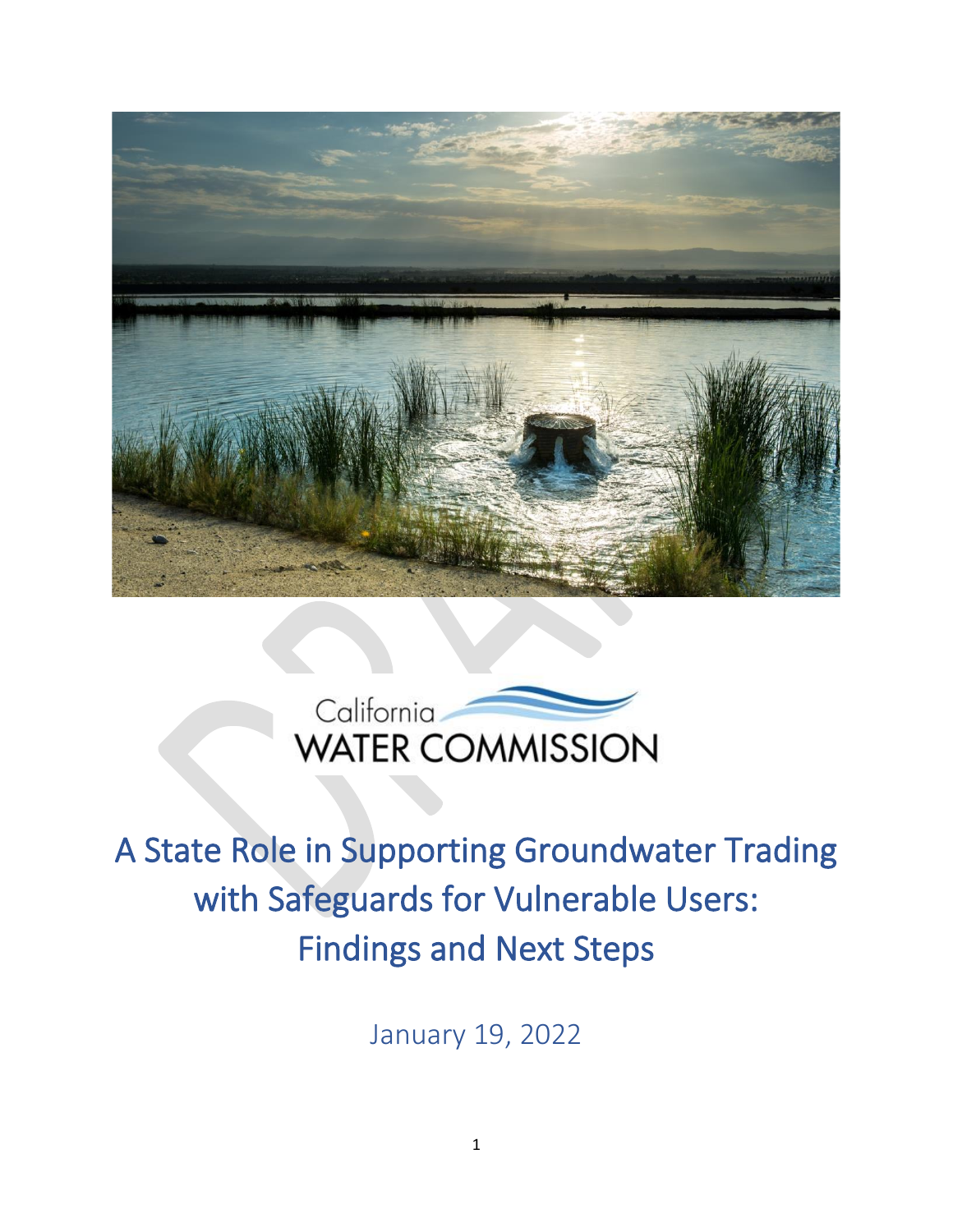# Table of Contents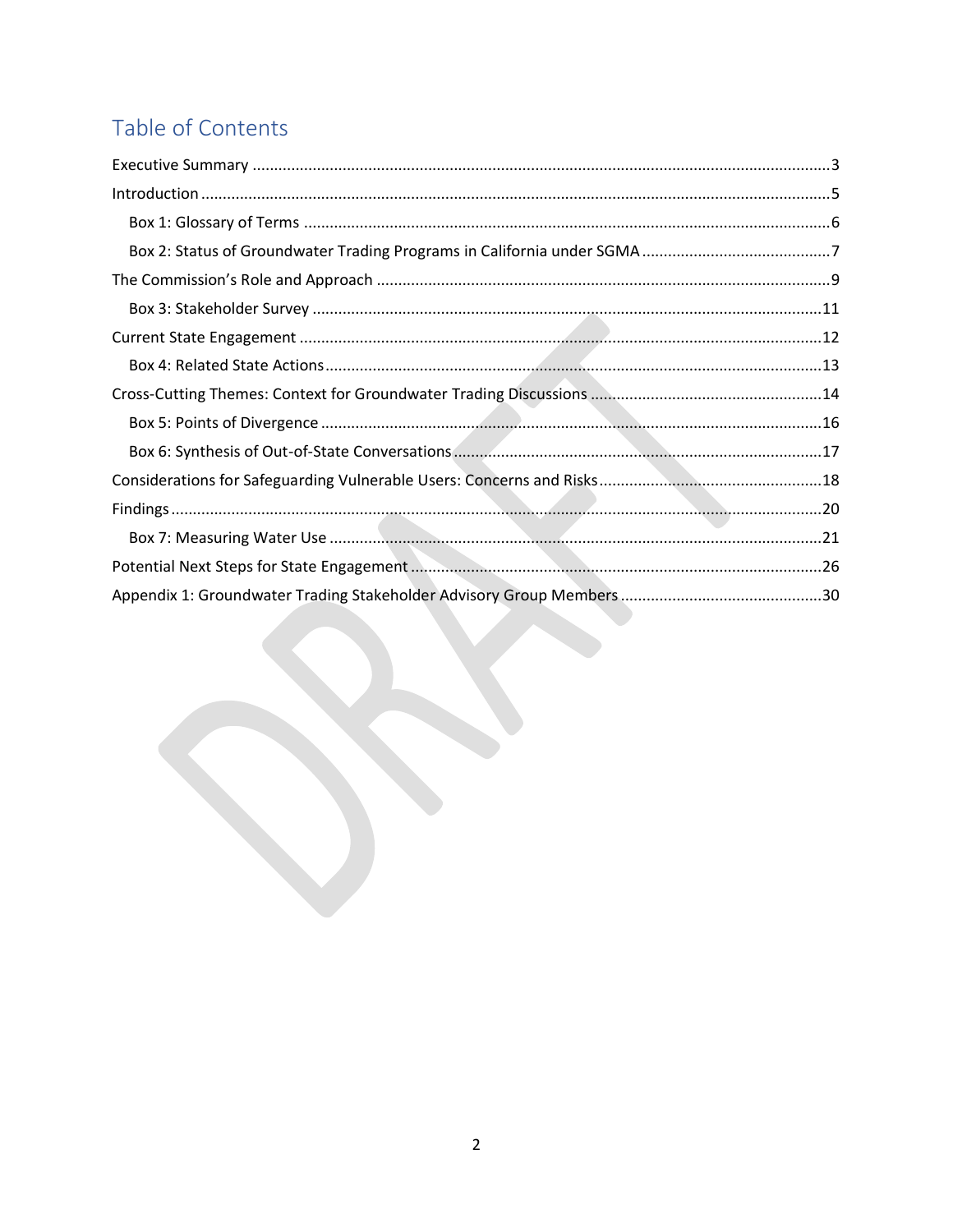### <span id="page-2-0"></span>Executive Summary

In those parts of California where groundwater pumping has long exceeded replenishment, people are striving to bring groundwater basins into sustainable conditions within 20 years, between 2040 and 2042, as state law requires. In some areas, groundwater sustainability agencies – the local agencies tasked with sustainable groundwater management – are beginning to work with other entities and stakeholders to discuss and experiment with the idea of giving groundwater pumpers allocations – entitlements to remove a certain amount of water from a groundwater basin – and allowing them to either use their allocation individually or trade allocations between specified parties. Ideally, groundwater trading could ease the economic disruption of cutting back the overall amount of water pumped from a groundwater basin; growers who have less need for pumping could sell their allocation to others willing to pay for it. But the concept of groundwater trading raises many questions: How would wetlands, streams, and other ecosystems fed by aquifers be treated in a groundwater trading program? Would operators of farms who lack the resources of larger neighbors be able to benefit from trading? How might trading affect people who depend upon a household well or communities that need reliable groundwater supplies for homes and businesses? Who develops, implements, and oversees trading rules and for what purposes? There is a State interest behind all of these questions – and a clear need for a focused discussion about groundwater trading.

The Water Resilience Portfolio, finalized in July 2020 by the Newsom Administration, acknowledges that need, and in March 2021, State water leaders asked the California Water Commission (Commission) to utilize its public forum to gather expert and public input and investigate what role California agencies should take to support in-basin groundwater trading that protects natural resources, disadvantaged communities, and small- and medium-size farms as local agencies turn to groundwater trading as a flexible tool to help them bring basins into sustainable conditions.

Through extensive outreach and input that involved learning from the experience of others around the country and world, the Commission has framed the basic elements of well-functioning, protective groundwater trading systems. Those elements start with trust, access to accurate data, and a sound, well-implemented groundwater sustainability plan. Groundwater trading will only help achieve sustainable groundwater management in areas that have capped groundwater use; that have a system for tracking and accounting for groundwater levels, quality, and use; and that have allocated how much groundwater can be used by individual pumpers to reach a sustainable groundwater condition while avoiding undesirable results. Groundwater trading will not always be the best way to advance sustainable groundwater management, but where local agencies do attempt it, there will need to be robust involvement by all interested parties in a basin, clearly defined rules, and fair enforcement for the program to be long-standing and successful. Without good governance in place and a careful, thoughtful approach to groundwater trading, trading programs run the risk of not meeting their goals and creating negative, third-party impacts.

To protect the environment, farmers, and communities, groundwater trading programs should incorporate specific, locally relevant mechanisms, including allocations that grant these groundwater users sufficient access to groundwater to be viable, and trading rules, such as buffer zones or special management areas, that direct how and when trading occurs. These mechanisms must be informed through inclusive stakeholder engagement, selected and evaluated through a transparent process, modified as needed, and strongly enforced. No trading system will be instantly perfect – it will take time and vigilance for decision-makers to develop a program that meets local needs and complies with state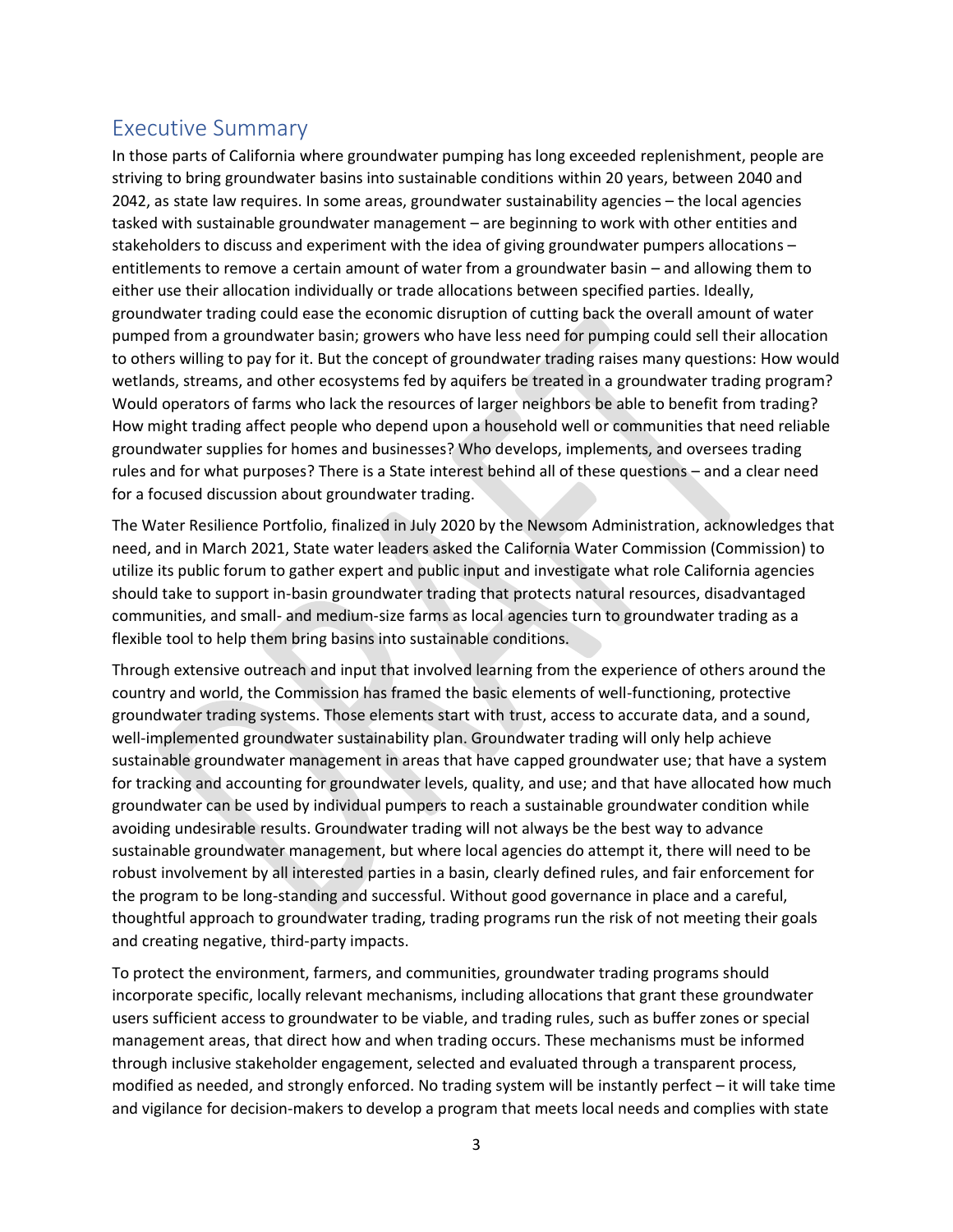policies. The endeavor initially may be uncomfortable for many stakeholders. By starting with smallscale trading programs, groundwater sustainability agencies (GSAs) can more easily adapt their efforts, modifying programs to ensure that they are functioning efficiently without causing harm.

State agencies' authority to develop rules or oversee trading is limited by current law, but the Commission suggests that State agencies can play an important role in promoting groundwater trading with appropriate safeguards for natural resources, small-and medium-sized farms, and disadvantaged communities. A State role could include disseminating information about where groundwater trading is being considered or used in California, developing best management practices, providing technical and financial assistance, hosting forums to further understanding, and engaging stakeholders to better recognize their concerns and fill information gaps. State agencies should also stand ready to administer additional authorities if the State Legislature finds stronger oversight is needed.

It is the Commission's hope this white paper will provide Californians a broad overview of the potential promises and pitfalls of groundwater trading and chart possible next steps for State agencies. By moving forward carefully and deliberately, the State can help foster groundwater trading that builds water resilience for all stakeholders.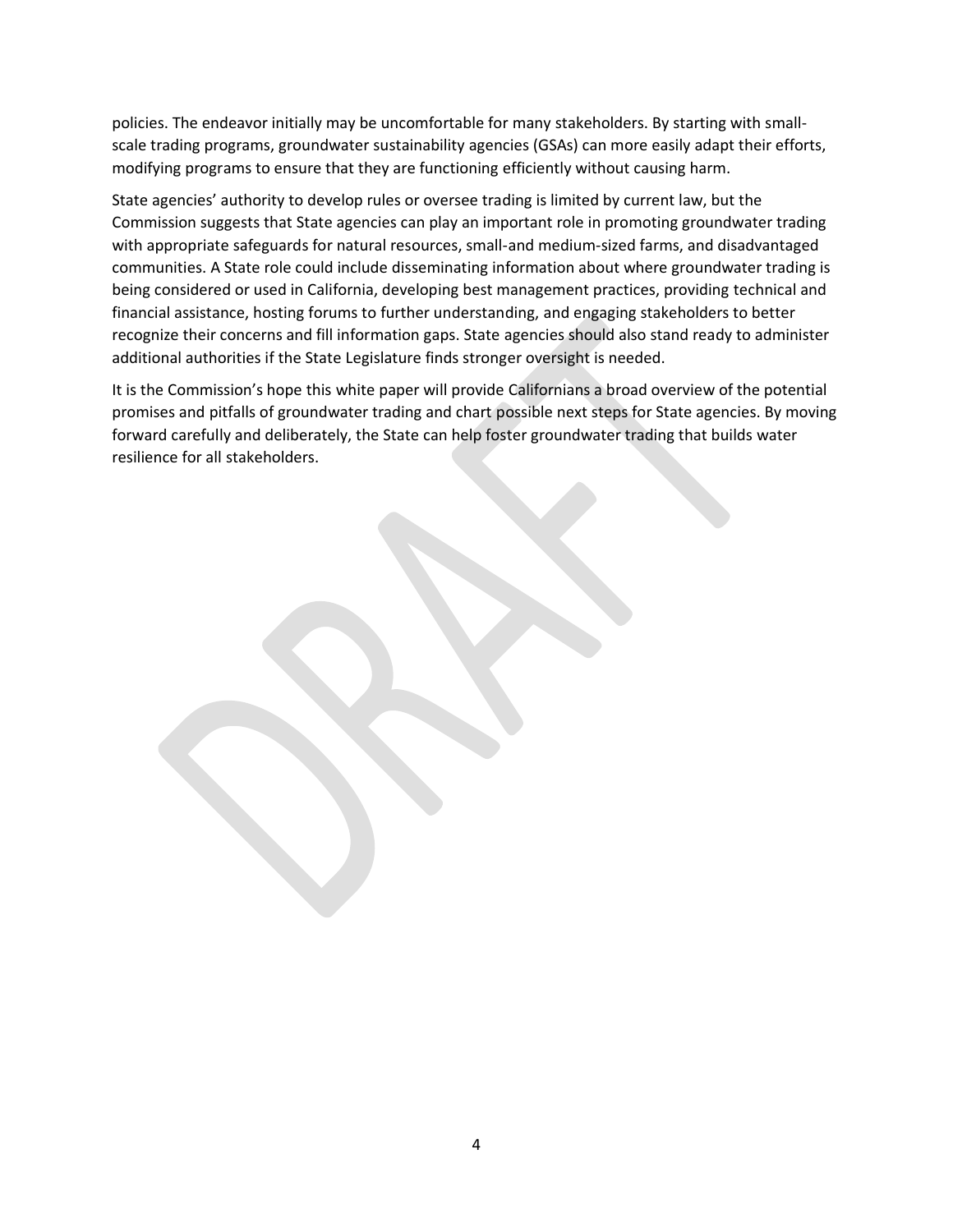### <span id="page-4-0"></span>Introduction

In 2014, halfway through California's 2012 to 2016 drought cycle, the California Legislature passed the Sustainable Groundwater Management Act (SGMA), laying out a means of stewarding the state's groundwater resources in perpetuity. SGMA gives local GSAs the authority and responsibility to manage and allocate groundwater resources. SGMA requires that GSAs develop, submit to the Department of Water Resources (DWR), and follow groundwater sustainability plans (GSPs) that describe the groundwater basin setting, determine a groundwater budget, create management criteria for monitoring and evaluating sustainability, and outline projects and management actions that will bring the basin into sustainability. Groundwater trading is one voluntary tool that a GSA could decide to employ to aid in the management of groundwater and there is potential for groundwater trading to be used broadly across GSAs. Of the 46 GSPs submitted by the 2020 SGMA deadline, approximately 19 note that the submitting GSAs will be or are considering setting up a groundwater trading program. To date, several GSAs are already developing trading programs and the current drought may be hastening their timelines. Sixty-three of the non-critically overdrafted high and medium priority groundwater basins will be submitting GSPs to DWR in January of 2022; some number of these basins could also include in their GSPs the intent to use groundwater trading.

Localized, within-basin groundwater trading occurs when one entity sells its groundwater allocation to another. Water is not typically being moved: participants in groundwater trading programs are trading their ability to pump, moving the place where pumping is occurring, but not necessarily conveying water through a pipe or trucking water from one area to another. Groundwater allocations, or the permission to pump a specific amount of groundwater, are the basis of groundwater trading. GSAs have the latitude to determine groundwater allocations and should consider many factors when setting or changing allocations, including basin hydrology, water rights generally, and the goals of SGMA. Groundwater allocations by a GSA are not a final determination or modification of groundwater rights, but allocations, along with trading rules and other policies, may specify how much water may be pumped, when it can be pumped, and from where it may be pumped, as well as who can own an allocation, how many allocations one may own, where those allocations can be used, and more. In this way, groundwater management is similar to land use: while land ownership entitles the landowner to a bundle of rights, the ability to utilize those rights is restricted by zoning, building codes, and other regulations put in place to manage land responsibly. The creation and modification of allocations is complicated and will likely be fraught, occurring in the shadow of potential lawsuits that could lead to adjudications or intervention into groundwater management by the State Water Resources Control Board (Water Board). The creation and modification of allocations, although related to groundwater trading, is not the primary focus of this paper, which looks instead at major public policy issues that can arise when allocations are traded.

Groundwater trading is intended to reduce the economic hardships caused by water scarcity by giving water users flexible, voluntary mechanisms to shift available water to where it is needed most: to the crops that cannot be fallowed or for the livestock that need reliable water to survive. Groundwater trading programs may create opportunities for water users in groundwater-constrained areas to purchase groundwater allocations to keep their operations functional, or to be compensated for foregoing pumping when selling their allocations. It is in the State's interest that such programs ensure that third parties are safeguarded and that diverse types of water users have the opportunity to benefit from trading.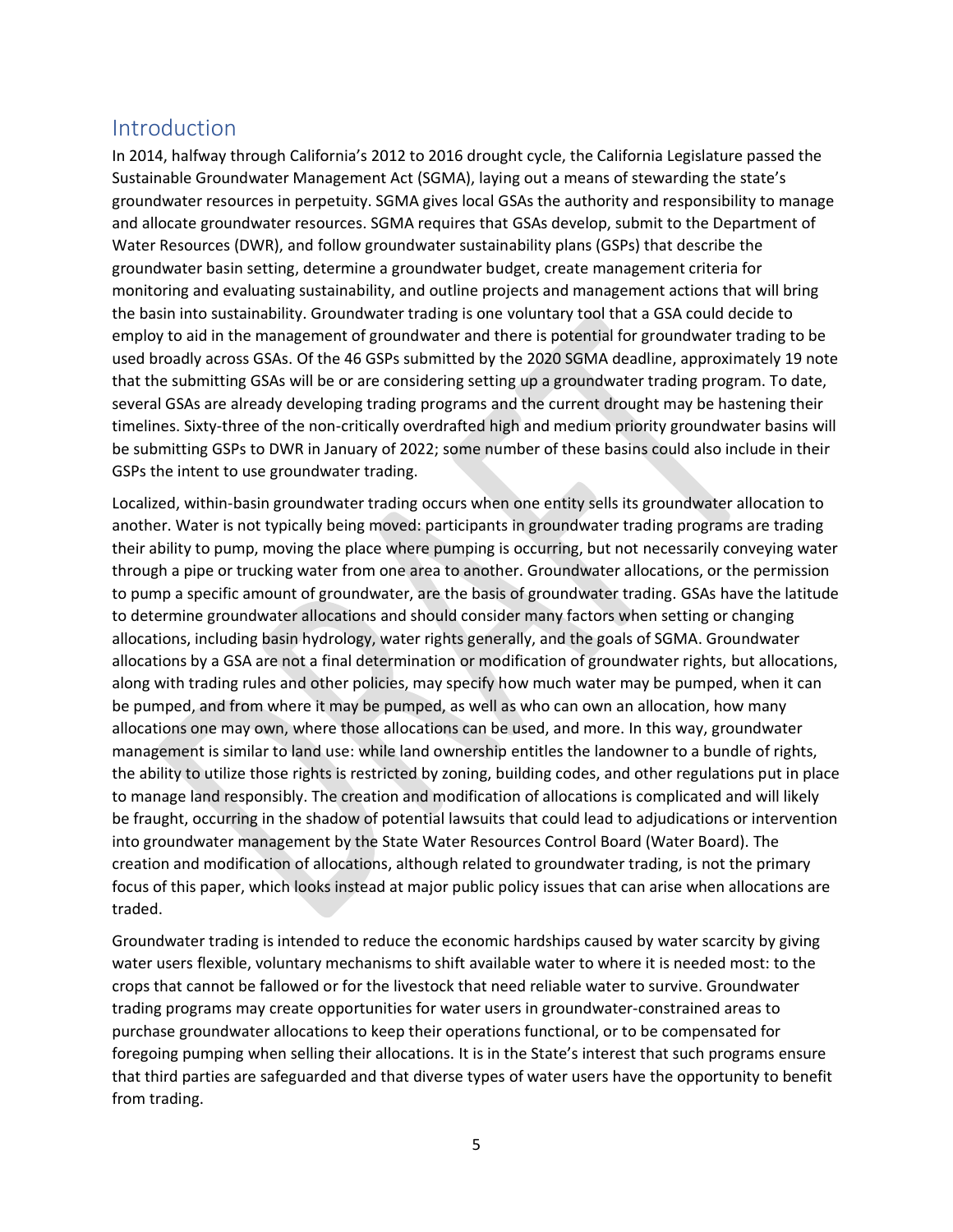In its optimal form, groundwater trading will complement other sustainable groundwater management tools, reducing the burden of implementing SGMA and helping preserve the long-term viability of California, where, statewide, groundwater provides for 40 to 60 percent of the water used each year. The State's interest in supporting groundwater trading is shaped by SGMA's clear intent to have all beneficial uses and users of groundwater considered in sustainable groundwater management and the state policy that domestic water use is the highest use of water (California Water Code section 106). The State interest includes advancing the Human Right to Water, codified in section 106.3 of the California Water Code, which specifies that "every human being has the right to safe, clean, affordable, and accessible water adequate for human consumption, cooking, and sanitary purposes," and protecting and preserving the statewide benefits of intact ecosystems.

Developing a groundwater trading program is a voluntary, locally driven action. Not all GSAs should or will develop groundwater trading programs; GSPs without a trading component are not deficient and are just as likely to result in sustainable groundwater management. Where trading is being considered, GSAs and existing water rights holders will be responsible for designing and implementing trading programs, building on established groundwater accounting systems and groundwater allocations. The State lacks the regulatory authority to direct a GSA to develop or not develop a groundwater trading program, nor can the State dictate how a GSA structures an in-basin trading program.<sup>1</sup> Neither can the State implement a statewide groundwater trading program on an inter-basin (between basins) scale, moving water from water-rich areas to water-poor areas. However, the State can use its resources to support well-managed groundwater trading, helping local water managers and users attain good outcomes. For groundwater trading programs to be successful, they must be thoughtfully designed and governed, with inclusive and robust stakeholder input, to achieve multi-benefit outcomes and prevent harm to vulnerable users such as disadvantaged communities, small- and medium-sized farm operators, and groundwater-dependent ecosystems, as well as to avoid other negative consequences.

With SGMA as a catalyst, groundwater trading in California is entering a period of rapid expansion and experimentation. California's groundwater basins will provide a laboratory for testing and refining the practice of trading groundwater to promote sustainability. The actions taken by early adopters will generate lessons to be heeded by others; California may serve as an example for other parts of the country and the world.

#### <span id="page-5-0"></span>Box 1: Glossary of Terms

Groundwater sustainability agency: SGMA authorizes people to form groundwater sustainability agencies (GSAs) to develop, implement, and enforce a basin's groundwater sustainability plan.

Groundwater sustainability plan: A groundwater sustainability plan (GSP) is a plan developed by a Groundwater Sustainability Agency for the sustainable use of groundwater within a groundwater basin.

Undesirable results: Sustainable groundwater management under SGMA singles out six "undesirable results" to be avoided: chronic lowering of groundwater levels, reduction of groundwater storage, seawater intrusion, land subsidence, water quality degradation, and depletions of interconnected [surface water.](https://mavensnotebook.com/glossary/surface-water/)

 $<sup>1</sup>$  Except to the extent that a trading program is so poorly structured that it results in the GSP as a whole being</sup> inadequate under SGMA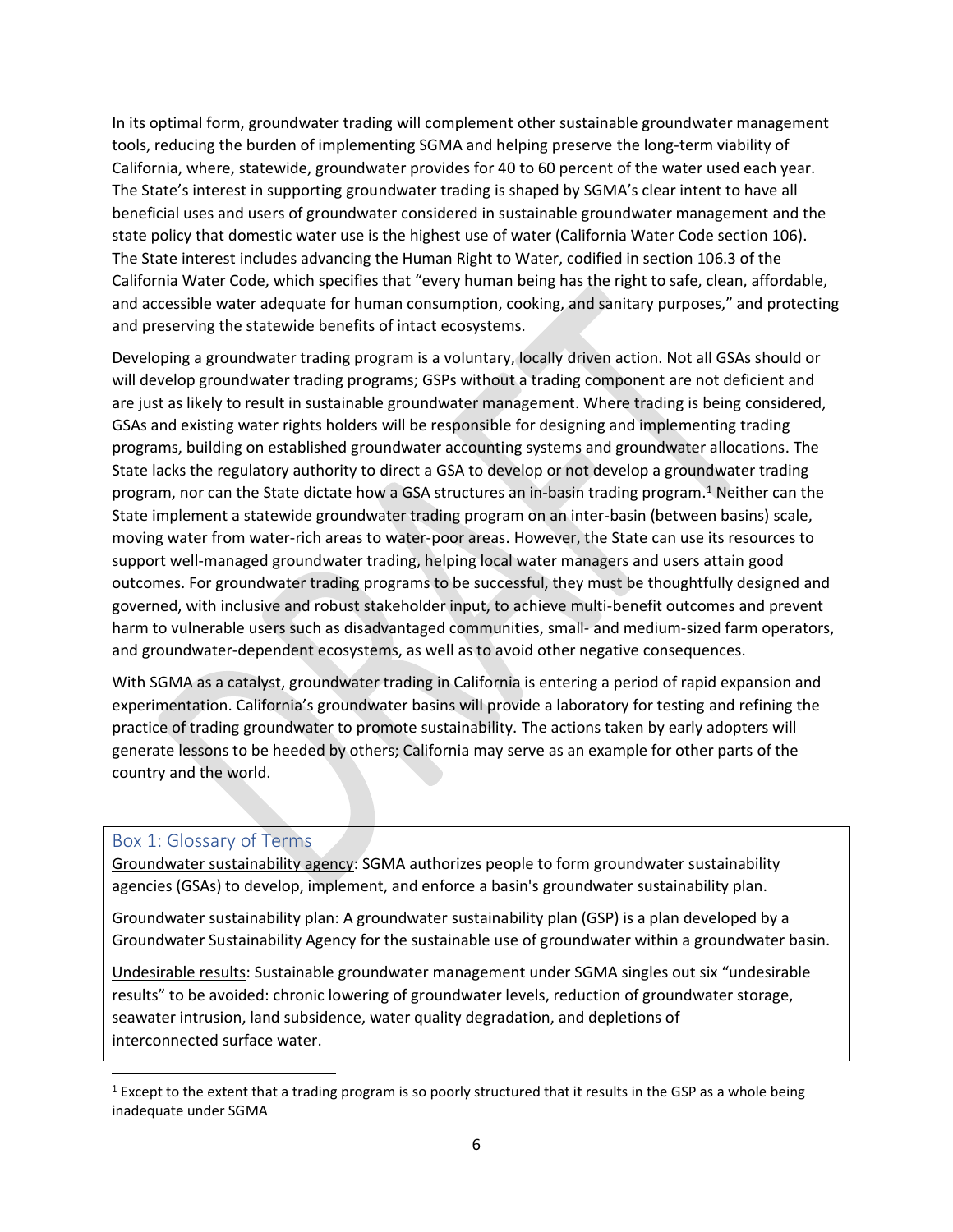Groundwater rights: Groundwater rights are rules applied to the extraction and use of groundwater and are held by groundwater users. Unlike surface water, California does not have a permit process for acquiring groundwater rights. Most of the law governing groundwater rights is established through case law. In several basins, groundwater rights have been determined by court decrees adjudicating the groundwater rights within the basins. Case law precedent can be used to estimate and take into account users' groundwater rights, but a legally binding determination of groundwater rights can only be achieved though judicial decree.

Beneficial users: As defined by California Water Code section 10723.2, beneficial users of groundwater that must be considered by GSAs includes agricultural users and domestic well owners who hold overlying groundwater rights, environmental users, Tribes, and disadvantaged communities, among others.

Disadvantaged community: Disadvantaged communities refers to the areas throughout California which most suffer from a combination of economic, health, and environmental burdens; these communities, among other groundwater users, are to be considered in groundwater sustainability planning under SGMA.

Small- and medium-sized farms: USDA defines small farms as having gross cash farm income (GCFI) of less than \$350,000. Mid-sized farms are defined as operations having GCFI of \$350,000 - \$999,999. California recognizes that the USDA definitions do not appropriately take into account the wide diversity of crops grown in California that are not grown in other states and the array of farm sizes and inputs. The California Department of Food and Agriculture is working with stakeholders and academic institutions to develop a more relevant description of small- and medium-sized farms.

De minimis users: SGMA defines a de minimis groundwater user as "a person who extracts, for domestic purposes, two acre-feet or less (of groundwater) per year." De minimis users may be defined otherwise in other circumstances, but generally are considered to be users with individually negligible impacts on overall water use due to the small amount of water they each consume.

Market power: Market power refers to an individual's or entity's relative ability to manipulate the price of an item in the marketplace by manipulating the level of supply, demand, or both.

Regulatory capture: Regulatory capture is an economic theory that regulatory agencies may come to be dominated by the interests they regulate and not by the public interest.

#### <span id="page-6-0"></span>Box 2: Status of Groundwater Trading Programs in California under SGMA

Currently, California is home to several nascent groundwater trading programs linked to SGMA. The most established is the Fox Canyon groundwater market, located in the Oxnard Basin in Ventura County. Fox Canyon began trading in 2020 and was the first groundwater trading program to begin trading under SGMA. Agricultural producers in the Oxnard basin are largely groundwater dependent and groundwater itself is in short supply: The basin is critically-overdrafted and growers face pumping cuts of at least 40 percent to bring their basin into sustainable conditions under SGMA. Growers in the basin called for the development of the program and were integral to developing groundwater allocations and market rules during the design phase. The Fox Canyon groundwater market is an anonymous market that features algorithmic matching and a third-party exchange administrator, a design intended to thwart market power concerns by protecting participants' identities. The program features special management areas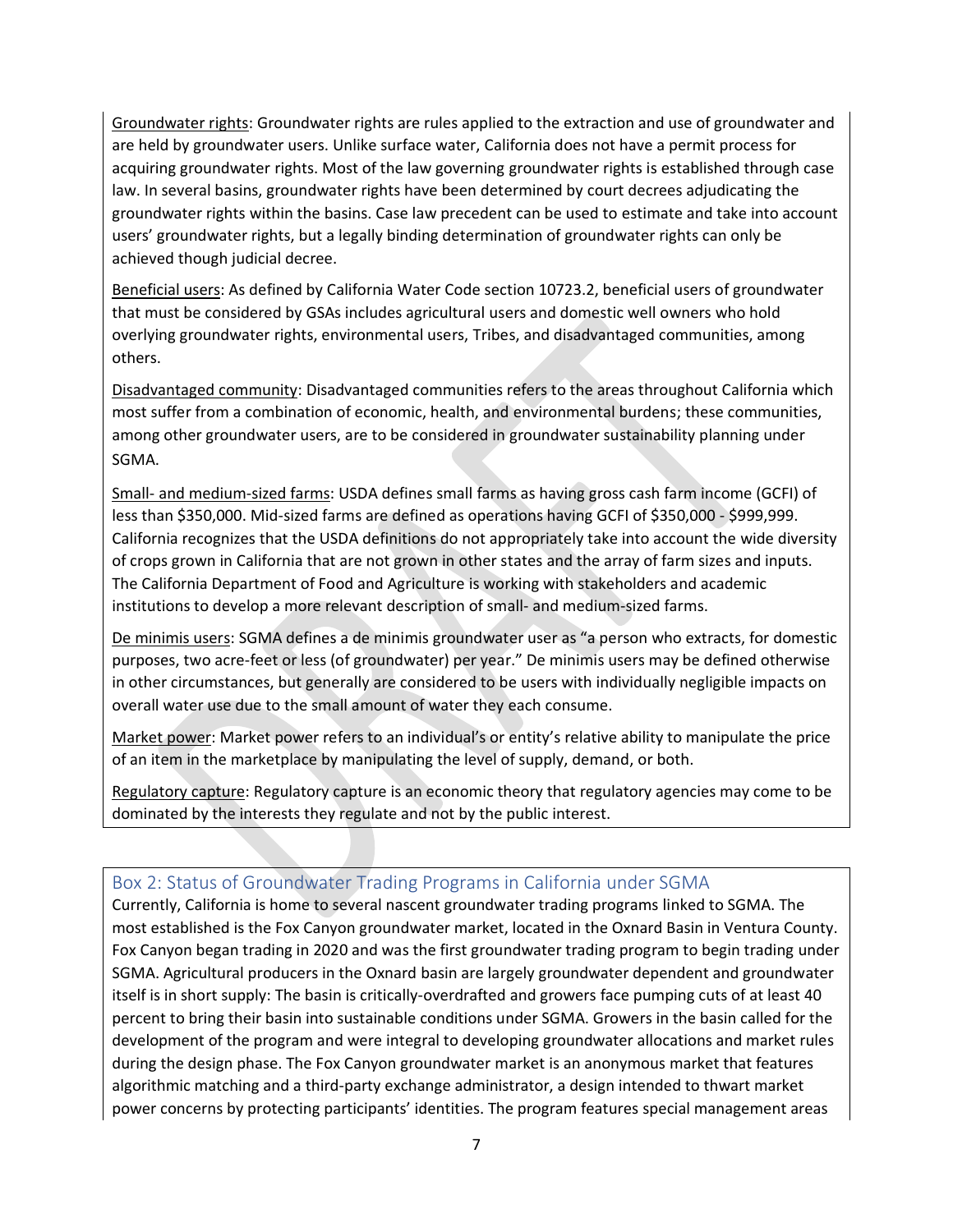with directional trading rules (meaning allocations can be traded out of the area but not into the area) put in place to limit increased pumping in areas at risk of seawater intrusion and over pumping. Initially, the program limited trading to agricultural water users, but the GSA will soon consider allowing municipal users to participate as well. All program participants are required to have meters on their wells with telemetric monitoring. The market is reviewed yearly by the GSA, allowing for the regular evaluation of its functionality and impacts, and allowing for changes to its design.

The Eastern Tule GSA, located in the Tule subbasin in Tulare County, established groundwater allocations in 2021 and allows landowners to transfer their allocations so long as they are in good standing with the GSA. Eastern Tule is home to many agricultural and domestic users who are not supplied by a water district and do not have access to surface water; many landowners are not irrigating and are presumed by the GSA to have dormant groundwater rights. These landowners receive a groundwater allocation from the GSA and may participate in the Eastern Tule trading program. Pumpers must arrange for trades themselves. Once a trade is negotiated, the pumpers submit a form to the GSA and the GSA then reviews the trade for approval. Eastern Tule measures groundwater pumping using remote sensing and evapotranspiration calculations and allows for a carry-over period of five years (meaning unused groundwater allocations created in one year can be stored and used or traded for up to five years). Eastern Tule GSA is monitoring the impacts of its program on subsidence levels around the Friant-Kern Canal and on groundwater wells in nearby disadvantaged communities and will impose rules to restrict pumping in these areas should additional impacts occur.

The Lower Tule and Pixley GSAs, also located in the Tule subbasin in Tulare County, have implemented a trading program similar to the Eastern Tule program and expect that trades will occur across GSAs within the Tule subbasin. Use of the same groundwater accounting platform as the Eastern Tule GSA's trading program will make this easier.

In Madera County, the county GSA, which represents those landowners not covered by another GSA, worked with other GSAs in the county to solicit stakeholder input to create a water trading program framework and then, in 2021, to run a simulation of the program. Approximately 60 people registered with 30 participating regularly. The simulation did not yield many trades. The biggest challenge to the process came from landowners who had not recently pumped groundwater and felt entitled to a groundwater allocation in order to sell it but were not given one. Instead, groundwater allocations were divided equally among existing beneficial groundwater users. Another consideration centered around the ability to move allocations between parcels with the same owner or manager. As a tool for flexibility, Madera County GSA included multi-parcel farm units that allow owners and managers within the same hydrogeologic zone to move an allocation among parcels that they own or manage.

The Kaweah subbasin, in Tulare County, is currently conducting a stakeholder-informed process that is projected to produce a water marketing strategy framework by 2022. Beneficial users in the basin have a representative seat at the table for discussions and decisions. Meetings are held regularly to share information and solicit public input. The Kaweah subbasin has discussed ideas like confining trading to those who own land in the Kaweah subbasin and imposing restrictions on trading around disadvantaged communities to protect shallow drinking water wells.

The McMullin Area GSA, located in the Kings subbasin in Fresno County, is dominated by agriculture, 75 percent of which is permanent crops. The McMullin Area GSA is considering developing a groundwater trading program based on per-acre groundwater allocations where pumping is tracked using meters and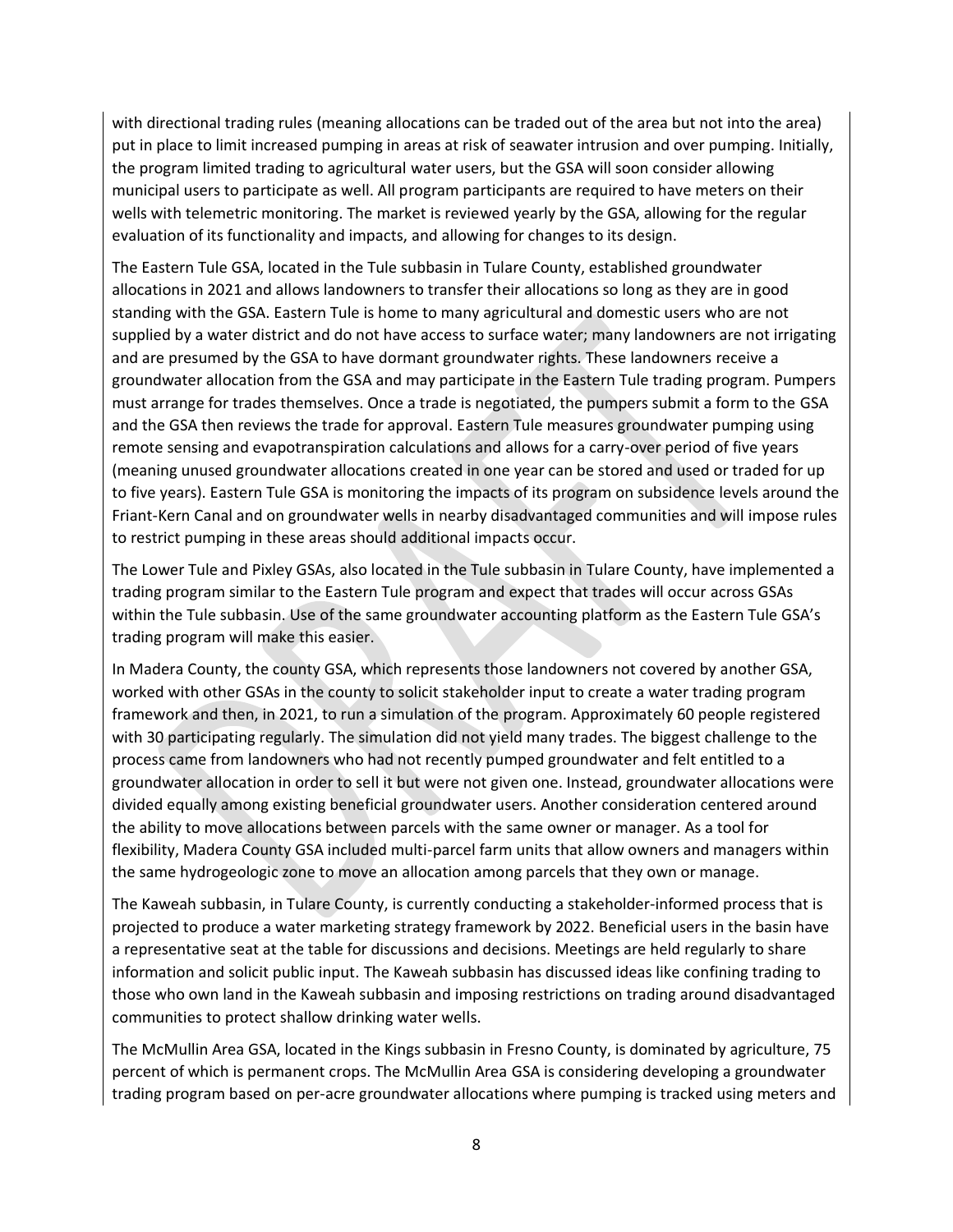telemetric monitoring. The GSA is working to install meters. Allocations will be voluntary at first and will be monitored to see if pumping reductions are being successfully implemented. It may take 10 years to get to a firm allocation. Landowners may test a trading program while allocations are still voluntary. The GSA is considering starting with the ability to carry over water for one year with pumpers arranging for trades themselves, although there is potential to move to using a platform that matches sellers and buyers. The McMullin Area GSA anticipates forming a stakeholder advisory group in the near future. The group will advise on the development of local groundwater trading rules, regulations, and methodologies.

### <span id="page-8-0"></span>The Commission's Role and Approach

The Water Resilience Portfolio (Portfolio) was guided by Governor Newsom's Executive Order N-10-19, which called for a "set of actions to meet California's water needs through the 21st century." Within the Portfolio, Action 3.6 relates to the topic of groundwater trading, calling on the Department of Water Resources, the State Water Resources Control Board, the California Department of Fish and Wildlife (CDFW), and the California Department of Food and Agriculture (CDFA) (together, the implementing agencies) to create flexibility for groundwater sustainability agencies to trade water within basins by enabling and incentivizing transactional approaches, including groundwater markets, with rules that safeguard natural resources, small- and medium-size farms, and water supply and quality for disadvantaged communities.

In March 2021, the Commission received a letter<sup>2</sup> from the Secretaries of Natural Resources, Environmental Protection, and Food and Agriculture asking the Commission to use its public forum to better understand the concerns and opportunities around groundwater trading and to explore how the State can help support well-managed, locally designed, and locally led trading programs that protect water users who might be impacted by groundwater trading. The language of Action 3.6 outlines the topics of focus for the Commission:

- **Natural resources, small- and medium-sized farms, and disadvantaged communities.** These three specific interests are the focus of this effort.
- **Scale.** The basin or subbasin scale is the spatial extent. Transboundary transactions are not under consideration.
- **State Role.** The dialogue is about what role the State could play in groundwater trading and to what extent the State could act to provide safeguards for natural resources, small- and mediumsized farm operators, and disadvantaged communities.

Additionally, the scope of the Commission's discussions covers percolating groundwater, but not surface water stored underground, which is subject to Water Board permitting authority.

The Commission has led a thorough and inclusive public dialog, described below, to frame State considerations around how to shape well-managed groundwater trading programs. The Commission acknowledges the complexity of groundwater trading: developing and implementing trading programs that advance sustainable groundwater management, avoid undesirable results, and do not create negative impacts requires building trust, collecting information, utilizing accurate groundwater data, and evaluating alternatives and trade-offs, all of which take time and resources. Considering how

<sup>&</sup>lt;sup>2</sup> [Letter from the Secretaries for Natural Resources, Environmental Protection, and Food and Agriculture](https://cwc.ca.gov/-/media/CWC-Website/Files/Documents/2021/03_March/March2021_Item_5_Attach_1_SecretariesLetter.pdf)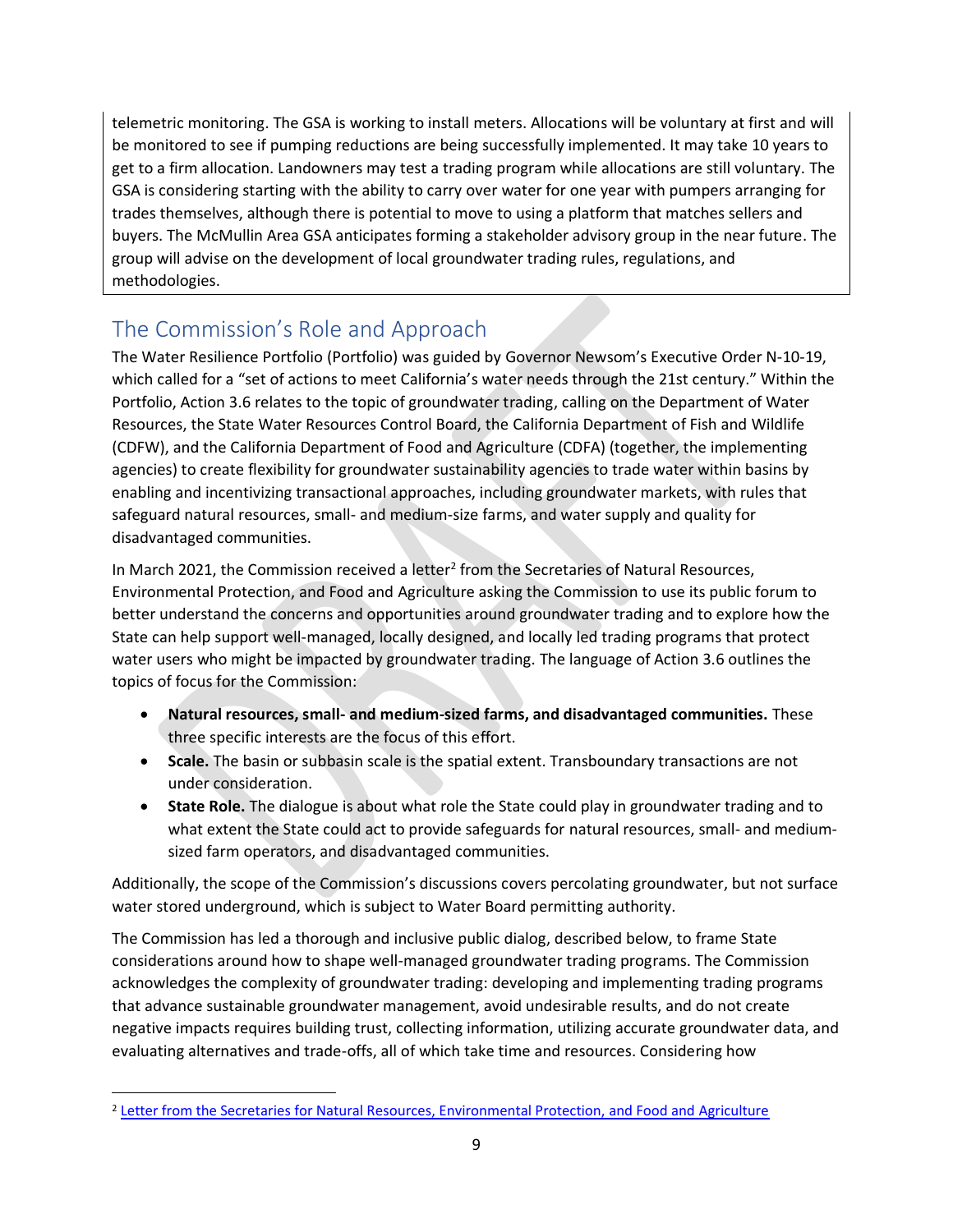groundwater trading programs will interact with surface water use and trading, groundwater banking, and groundwater recharge, and how they will affect land use increases the complexity of this topic. For this endeavor, the Commission has focused its discussions on groundwater trading using the topics noted in the bulleted list above.

**Step 1: Frame the Issue.** To better understand the issues at play, Commission staff conducted interviews with small groups of stakeholders, spoke with out-of-state representatives about their groundwater trading efforts, and invited expert panels to address the Commission at its standing meetings. Staff organized 13 small group discussions with academics, agriculture representatives, associations, community-based organizations and community leaders, federal government representatives and wetland managers, environmental non-governmental organizations, northern GSAs, San Joaquin Valley GSAs and representatives, Central Coast GSAs, Tribal members, and economists. These discussions explored the status of groundwater trading; the bookends that should be placed on groundwater trading to protect communities, the environment, and small- to medium-sized farm operators; and perspectives about the State's role in groundwater trading to safeguard vulnerable water users. To gain an understanding of lessons learned about groundwater management and trading strategies outside of California, staff met with 22 people from Arizona, Colorado, Florida, Nebraska, Texas, and Australia. These discussions were brought to the public at the following Commission meetings:

- [Groundwater Trading: Small Group Discussion Synthesis -](https://cwc.ca.gov/Meetings/All-Meetings/2021/Meeting-of-the-California-Water-Commission-Sept-14-2021) September 2021, Item 12
- [Groundwater Trading: Overview of Out-of-State Discussions and Emerging Themes -](https://cwc.ca.gov/Meetings/All-Meetings/2021/Meeting-of-the-California-Water-Commission-Oct-20-2021) October [2021, Item 11](https://cwc.ca.gov/Meetings/All-Meetings/2021/Meeting-of-the-California-Water-Commission-Oct-20-2021)

The Commission hosted the following expert panels and presentations at its monthly meetings:

- [Water Trading: Panel Discussion on Markets and Groundwater Trading -](https://cwc.ca.gov/Meetings/All-Meetings/2021/Meeting-of-the-California-Water-Commission-June-16-2021) June 2021, Item 13
- [Groundwater Trading: Presentation on Groundwater Rights Law -](https://cwc.ca.gov/Meetings/All-Meetings/2021/Meeting-of-the-California-Water-Commission-July-21-2021) July 2021, Item 10
- [Groundwater Trading: Panel Discussion on Exploring Groundwater Trading -](https://cwc.ca.gov/Meetings/All-Meetings/2021/Meeting-of-the-California-Water-Commission-Aug-18-2021) August 2021, Item [12](https://cwc.ca.gov/Meetings/All-Meetings/2021/Meeting-of-the-California-Water-Commission-Aug-18-2021)
- [Groundwater Trading: Panel Discussion on the Future of Groundwater Trading -](https://cwc.ca.gov/Meetings/All-Meetings/2021/Meeting-of-the-California-Water-Commission-Sept-14-2021) September [2021, Item 13](https://cwc.ca.gov/Meetings/All-Meetings/2021/Meeting-of-the-California-Water-Commission-Sept-14-2021)

**Step 2: Hold Public Discussions.** To further explore the information gathered in Step 1, Commission staff conducted localized outreach by attending stakeholder meetings, hosted public workshops, and collected information via an online survey. By holding these public discussions, the Commission sought to collect feedback from diverse participants about how groundwater trading could impact or benefit them and to gather information and test assumptions around opportunities and concerns; potential impacts to ecosystems, farms, and communities; and a State role in enabling groundwater trading with safeguards for water users. Commission staff made 14 presentations to stakeholder groups, including GSAs, habitat managers, farmers, county representatives, environmental and community nonprofit organizations, and community members. The Commission hosted two online public workshops, presented via Zoom. A total of 229 participants attended the workshops. The workbook used for the workshops is posted on the Commission's website: [https://cwc.ca.gov/-/media/CWC-](https://cwc.ca.gov/-/media/CWC-Website/Files/Documents/2021/GWTrading_Workbook_FINAL.pdf)[Website/Files/Documents/2021/GWTrading\\_Workbook\\_FINAL.pdf.](https://cwc.ca.gov/-/media/CWC-Website/Files/Documents/2021/GWTrading_Workbook_FINAL.pdf) Recordings for all workshops are posted to the Commission's website: [https://www.water-ca.com/ground-water-trading](https://www.water-ca.com/ground-water-trading-workshops.html)[workshops.html.](https://www.water-ca.com/ground-water-trading-workshops.html) Results of the Commission's survey are discussed in the box below.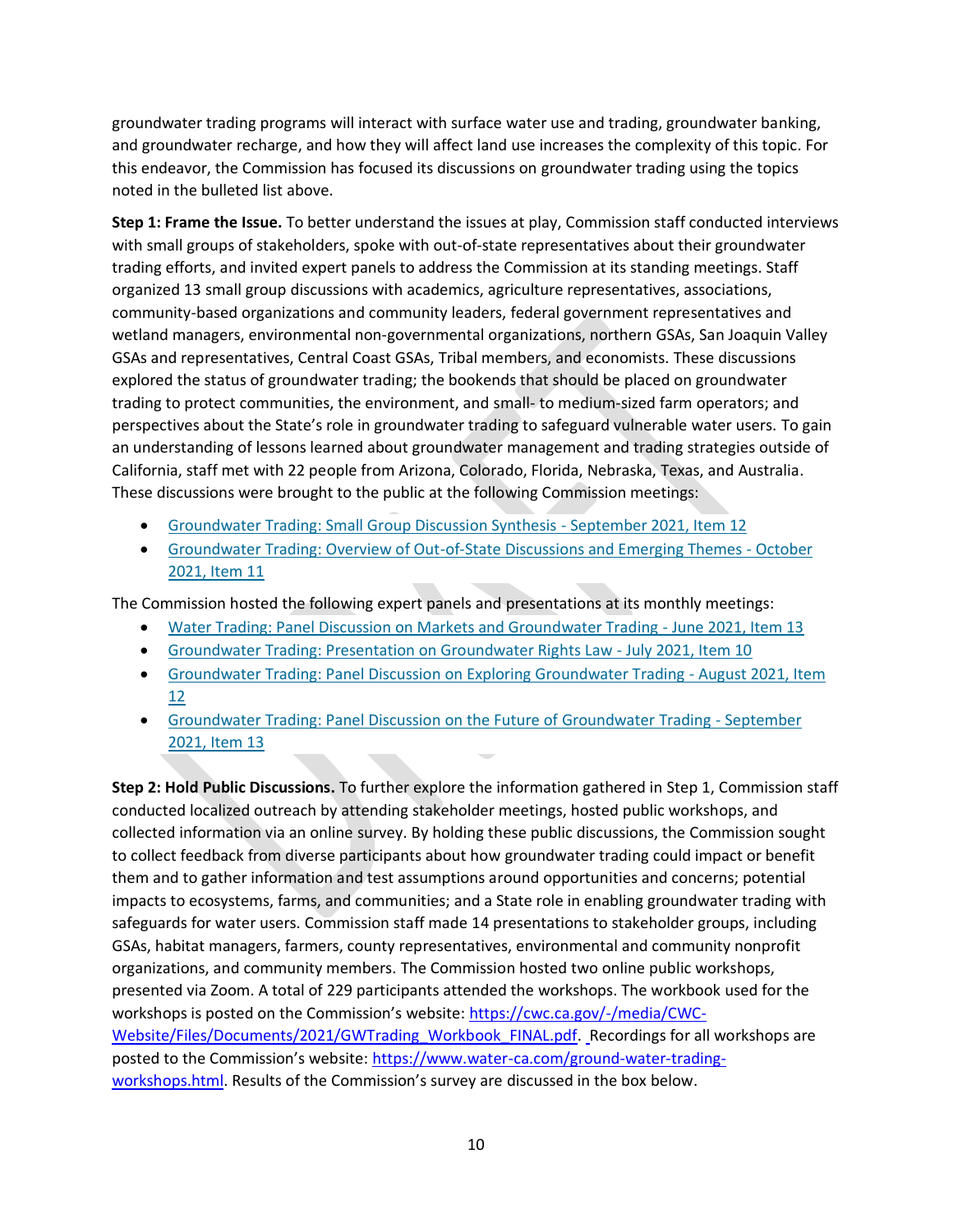#### <span id="page-10-0"></span>Box 3: Stakeholder Survey

To explore and validate themes identified during Step 1 conversations, the Commission conducted an online stakeholder survey, distributed through Commission communication lists and social media, stakeholder advisory group members' associated networks, and the DWR Sustainable Groundwater Management Office e-mail distribution list. The survey asked respondents to rank the importance of including various characteristics of well-managed groundwater trading in future policy recommendations and of possible State roles in supporting groundwater trading. It also asked respondents to share thoughts on how best to guide groundwater trading with safeguards for vulnerable water users. Over the course of four weeks, 135 people responded to the survey. Of the 135 responses, 35 percent indicated they were affiliated with or represented a GSA. Respondents were from across the state and included farm operators, county and regional representatives, environmental groups, state and federal agencies, private utilities, consultants, and Tribal members. Although the results are not statistically robust because respondents were not equally representative of the entire stakeholder population, responses indicate support for the themes identified by the Commission and offer areas for further exploration.

- **Characteristics of well-managed trading programs.** Respondents indicated that clear trading rules, measurement of water use, and water accounting and allocations are important characteristics of well-managed groundwater trading that should be incorporated into future policy recommendations. Responses show that stakeholder engagement has the least support for inclusion in future policy recommendations. This may be an area where some additional inquiry would be useful.
- **State role in supporting a well-managed groundwater trading program.** Respondents indicated that they would like to see the State provide guidance and minimum standards around how to establish well-managed groundwater trading programs and ensure that programs have metrics and monitoring. Responses show that a State role in enforcing protections for vulnerable users and ensuring the human right to water have the least support from the totality of respondents. Given the State's interest in having safeguards for vulnerable users, it may be useful to learn more about perceived concerns about these State roles
- **Guidance on how to establish a groundwater trading program with safeguards for vulnerable users.** Respondents indicated a preference for the State issuing best management practices and/or establishing standards that would need to be met to qualify for State funding or other assistance.

Throughout this process, Commission staff worked closely with a stakeholder advisory group to inform its approach and guide its discussions (see Appendix 1: Groundwater Trading Stakeholder Advisory Group Members). Commission staff also met regularly with representatives from the implementing agencies to share information and to keep them apprised of the status of the Commission's work.

Drawing on its public discussions, the Commission developed this white paper to guide the continued work on Action 3.6 by DWR, the Water Board, CDFW, and CDFA. The white paper includes a set of findings around how to shape well-managed groundwater trading programs with appropriate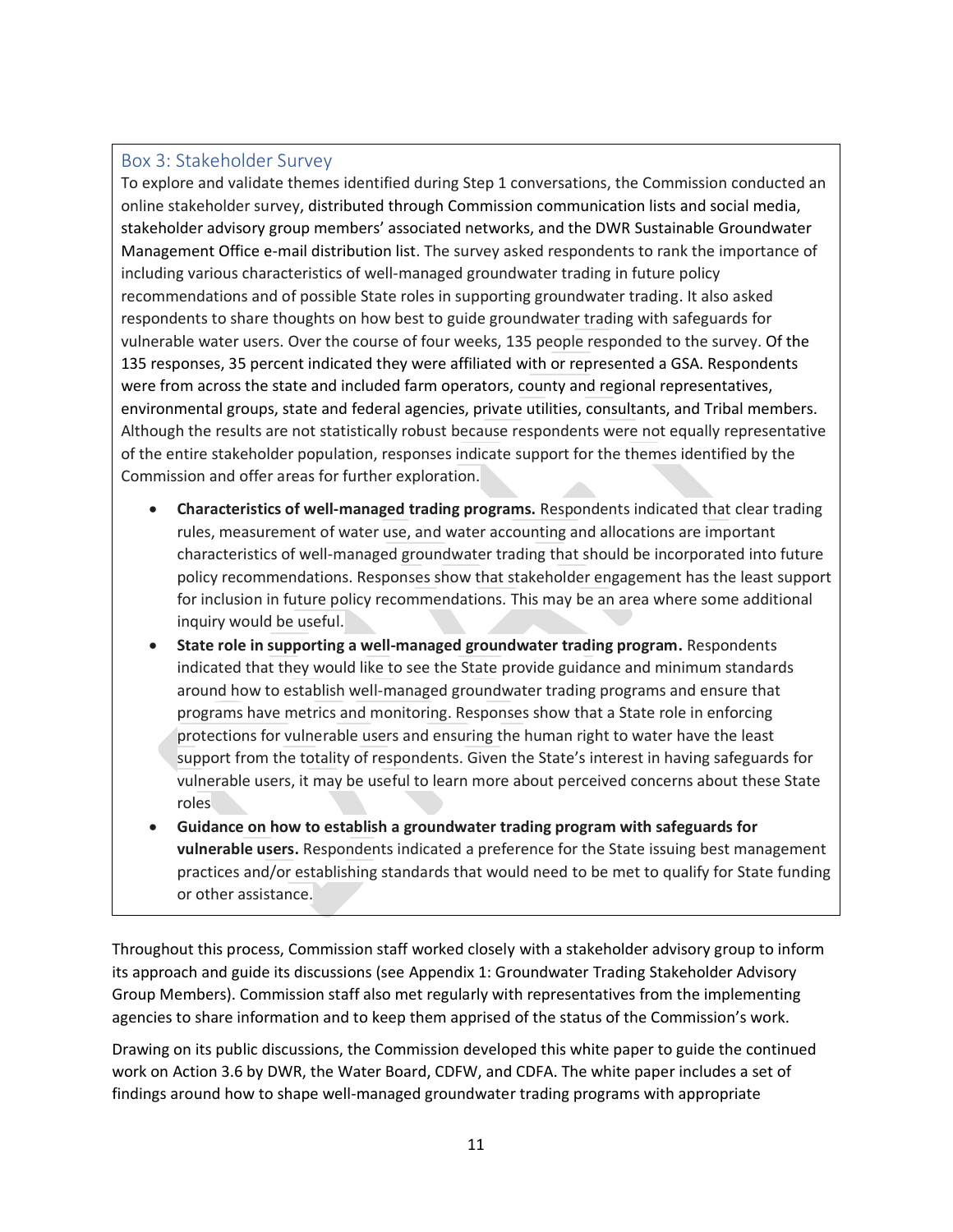safeguards for natural resources, small- and medium-sized farms, and disadvantaged communities, and addresses what role the State could play in advancing well-managed groundwater trading.

### <span id="page-11-0"></span>Current State Engagement

Under SGMA, sustainable management of groundwater starts with local GSAs, but the State plays a critical role in overseeing local progress. Defining how the implementing agencies are already engaged in SGMA and other groundwater-related efforts provides context for understanding possible State engagement on groundwater trading, specifically.

**Department of Water Resources (DWR).** The Department of Water Resources has two primary roles in SGMA: provider of assistance and regulator. DWR offers technical, planning, and financial assistance programs for local groundwater agencies. The technical assistance program provides various groundwater-related technical data, modeling, and tools to support development and implementation of GSPs for the purpose of supporting GSAs in addressing the undesirable results identified in SGMA. DWR's major regulatory oversight role is to assess GSP compliance and require modifications. GSAs must prepare and submit GSPs for review and assessment by DWR at least every five years beginning in 2020 for critically overdrafted basins and 2022 for all other high- or medium-priority basins. GSPs deemed unacceptable by DWR will result in Water Board intervention until the GSA resolves the GSP noncompliance issues. SGMA requires GSAs to achieve their sustainability goals, operating to a sustainable yield while avoiding undesirable results, within 20 years (by 2040 or 2042). DWR provides assistance throughout the implementation period to support and guide GSAs toward reaching their sustainability goals. In addition, DWR is required to maintain a clearinghouse of the GSPs created by GSAs.

Through SGMA, DWR has some limited regulatory authority over GSAs to ensure that sustainable groundwater management within a basin adequately takes into consideration all groundwater uses and users. This oversight authority, exercised during DWR's review of GSPs and GSP updates, may assure that trading programs address undesirable results for groundwater users and uses.

**State Water Resources Control Board (Water Board).** The State Water Resources Control Board serves as a SGMA backstop and enforcement agency. If DWR determines that GSAs are not sustainably managing their basin, the Water Board can step in to manage the basin in a process called "State intervention." Lack of plans, lack of coordination, inadequate plans, or inadequate implementation can trigger the State intervention process. After a triggering condition, the Water Board may designate a basin probationary after providing notice and holding a public hearing. Once a basin has been designated probationary, the Water Board may require groundwater extractors to install meters, measure and report all groundwater extractions, and pay fees to cover the cost of Water Board activities. The Water Board may also conduct investigations and gather data necessary for sustainable groundwater management. The Water Board may develop and implement an interim plan for a probationary basin if the Water Board determines that a local agency has not fixed the deficiencies that resulted in the probationary designation. An interim plan is intended to be a temporary measure to protect groundwater until effective local management is in place. An interim plan would likely focus on reducing groundwater use in the basin to sustainable levels as soon as practical.

To date, the Water Board has not initiated State intervention in any basins. The Water Board's focus has been on working with local agencies and interested parties to respond to questions and concerns about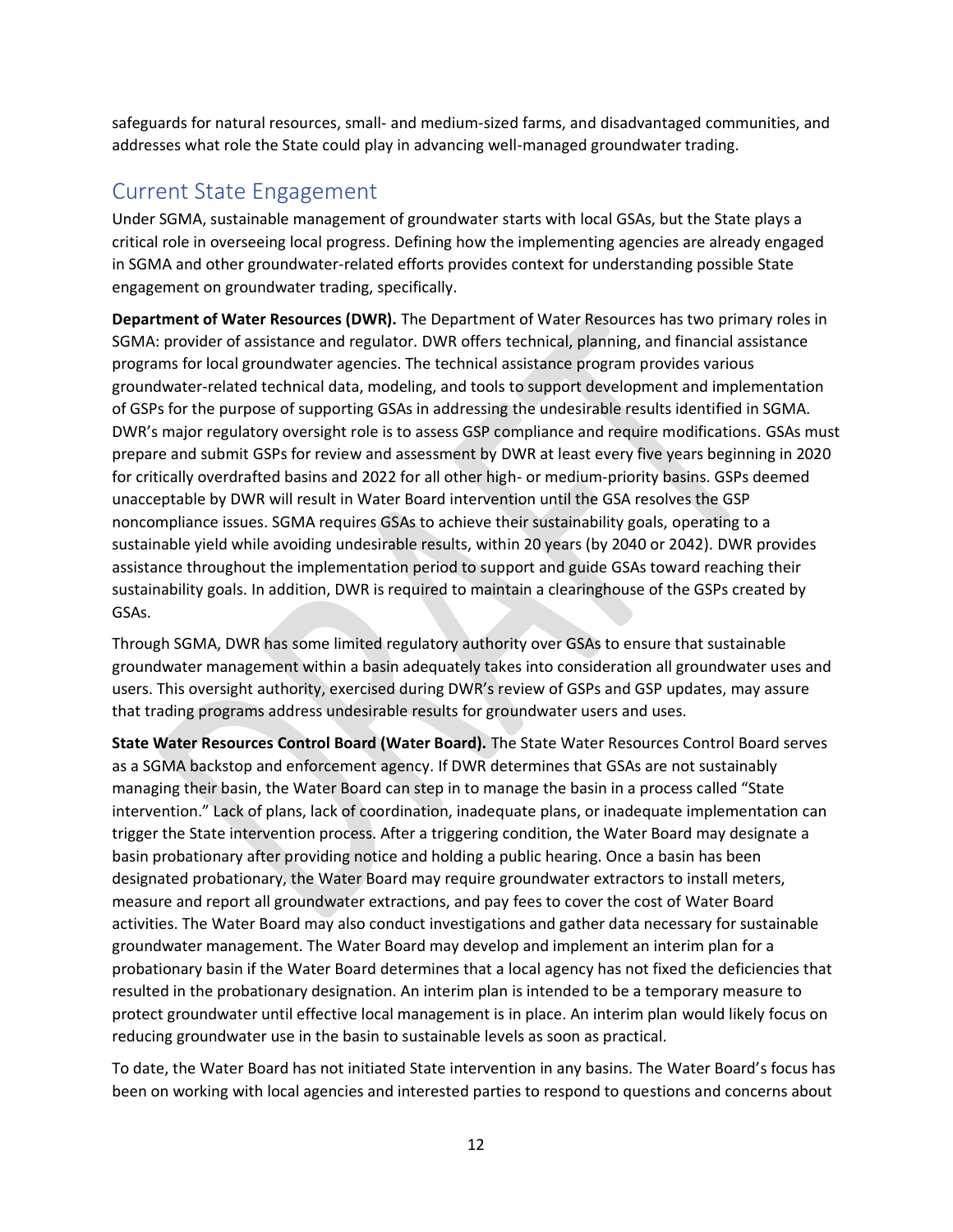SGMA implementation. Additionally, Water Board staff commented on several plans submitted to DWR. Comments drew from the Water Board's expertise and regulatory experience in certain topic areas, including water quality, drinking water, and water rights. The goal of plan review was to highlight concerns now, so that issues can be fixed and plan implementation is successful going forward.

**California Department of Fish and Wildlife (CDFW).** As trustee for the State's fish and wildlife resources, the California Department of Fish and Wildlife has jurisdiction over the conservation, protection, and management of fish, wildlife, native plants, and the habitat necessary for biologically sustainable populations of such species (Fish & Game Code §§ 711.7 and 1802). CDFW values and supports groundwater planning that carefully considers and protects groundwater-dependent ecosystems. In response to SGMA, CDFW developed a Groundwater Program to ensure fish and wildlife resources reliant on groundwater are addressed in GSPs and to support compliance with regulatory requirements on CDFW-owned lands and facilities in groundwater basins subject to SGMA.

**California Department of Food and Agriculture (CDFA).** The California Department of Food and Agriculture supports the ongoing vitality of the state's agricultural industry. In relation to SGMA, CDFA provides informational resources to support farmers and ranchers in accessing technical assistance and federal/state funding related to water-use efficiency and soil health.

While the implementing agencies of Water Resilience Portfolio Action 3.6 are already active in supporting SGMA implementation, SGMA legislation only describes a specific oversight role for DWR and specific triggers for the Water Board's enforcement actions. Per California Water Code § 10720.1(h), one of the primary goals of SGMA is to "manage groundwater basins through the actions of local government agencies to the greatest extent feasible, while minimizing state intervention to only when necessary to ensure that local agencies manage groundwater in a sustainable manner." Aligned with the intent of SGMA, groundwater trading, as noted above, is a local, voluntary action selected, designed, and implemented by GSAs and other water rights holders. Currently, the State must act within the confines of its existing authorities when enabling well-managed groundwater trading and supporting protections for vulnerable water users.

#### <span id="page-12-0"></span>Box 4: Related State Actions

**Groundwater Management and Drinking Water Well Principles and Strategies.** Called for in Governor Newsom's [Executive Drought Proclamation in April 2021,](https://www.gov.ca.gov/wp-content/uploads/2021/04/4.21.21-Drought-Proclamation.pdf) [the Groundwater Management and Drinking](https://water.ca.gov/-/media/DWR-Website/Web-Pages/Programs/Groundwater-Management/DrinkingWater/Files/Final-Principles-and-Strategies-with-the-Implementation-Matrix.pdf)  [Water Well Principles and Strategies \(Principles and Strategies\)](https://water.ca.gov/-/media/DWR-Website/Web-Pages/Programs/Groundwater-Management/DrinkingWater/Files/Final-Principles-and-Strategies-with-the-Implementation-Matrix.pdf) are intended to help ensure that potential drought impacts on communities that rely on groundwater for drinking water are anticipated and proactively addressed. DWR and the Water Board have developed these Principles and Strategies to monitor, analyze, and minimize the impacts of groundwater management on drinking water wells. The information contained in the Principles and Strategies document provides a complementary framework for considering how to protect some of the vulnerable water users considered in this white paper. The Principles and Strategies serve as a shared drought framework of State actions to benefit drinking water well users and for DWR and the Water Board to continue pursuing in drought and non-drought years.

**Voluntary Open-source Groundwater Accounting Platform.** DWR, the Water Board, the California Water Data Consortium (Consortium), and Environmental Defense Fund (EDF) are collaborating to enhance and scale a voluntary open-source groundwater accountin[g platform](https://edfmaps.maps.arcgis.com/apps/Cascade/index.html?appid=7af13444157741a2a090cf4262b44206) that will be freely available to help GSAs manage the transition to sustainable supplies. The open-source platform enables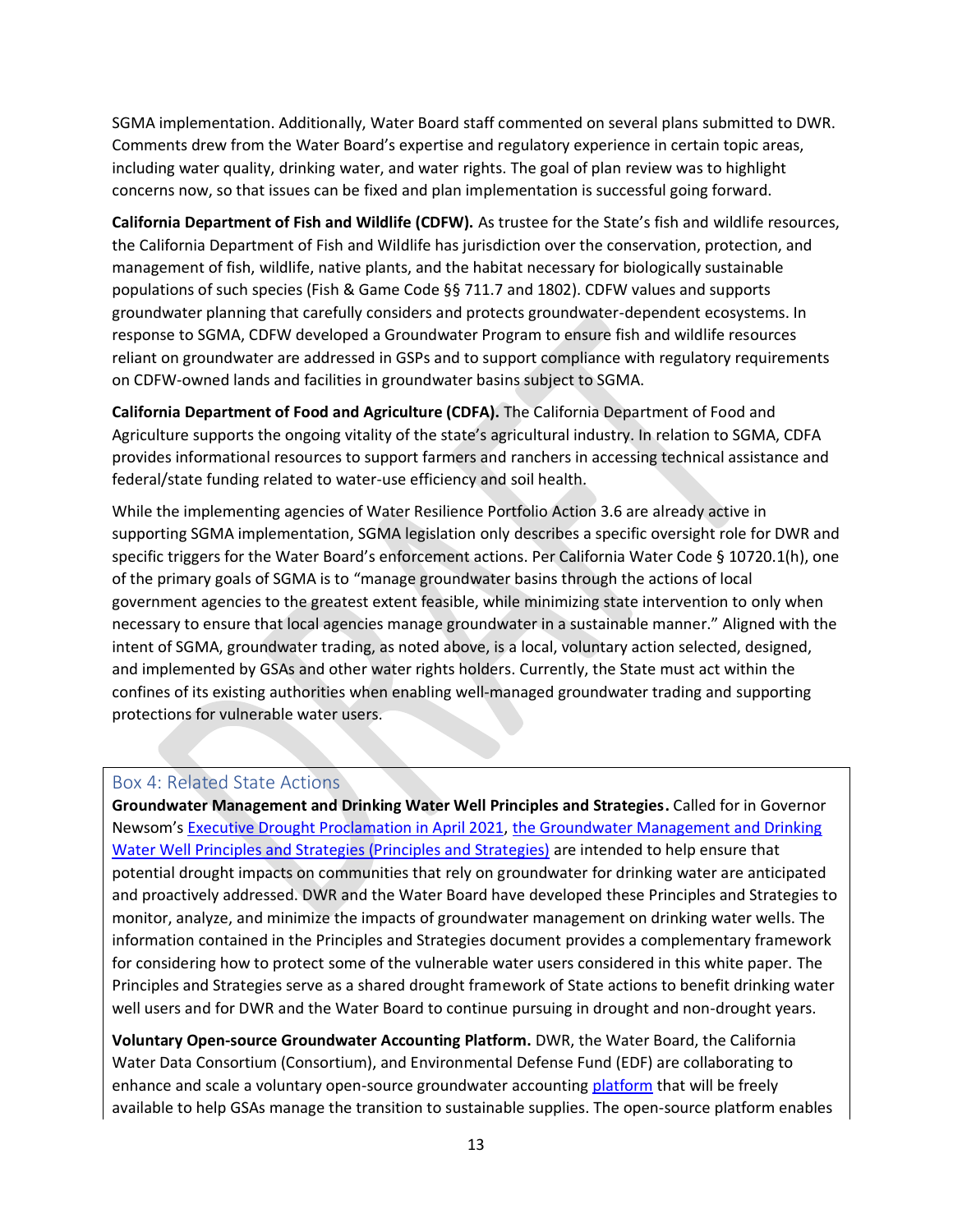water managers and landowners to securely track water supplies and use, create water budgets, model scenarios, and trade allocations of water within a district or basin. DWR and the Water Board are working with EDF and the Consortium to ensure that the platform is compatible with the online electronic portals that local agencies use to submit public data required by the State, such as DWR's [SGMA Portal](https://sgma.water.ca.gov/portal/) and the Water Board's Groundwater Extraction Annual Reporting System (GEARS). Groundwater trading is one of many tools that local agencies are considering for managing groundwater sustainably, and an accounting system is the first step for such programs.

### <span id="page-13-0"></span>Cross-Cutting Themes: Context for Groundwater Trading Discussions

From the Commission's conversations on groundwater trading, generally agreed-upon, high-level concepts emerged that provide context for consideration of the opportunities and challenges surrounding groundwater trading in California. The cross-cutting themes identified below touch on and impact groundwater trading, but also extend beyond the specific focus of Action 3.6, offering some understanding of the ways in which groundwater trading is connected to other aspects of groundwater management.

**Trust is critical.** Groundwater management involves community members coming together to collaboratively manage a shared resource with the intention of counteracting a history of institutions and individuals acting in their own interest, in some cases at the expense of others or of the greater good. To subvert a tragedy of the commons, to successfully manage groundwater – and, more specifically, to trade groundwater – starts and ends with building trust. In some instances, trust is lacking due to long-standing historical issues related to control over resources. To move toward well-managed groundwater trading will require building trust in institutions as well as person-to-person trust. This is not a short endeavor. It requires engaging stakeholders and ensuring that all groundwater users or their chosen representatives are included in conversations about groundwater management and, ideally, that stakeholder groups are represented in management decisions. It involves educating stakeholders so that they can understand the hydrogeology of the basin and how decisions made may impact them, which will help establish trust that GSAs are being forthright about how trading programs are accounting for specific users. GSAs – which are governed by a collection of local individuals – must endeavor to uphold good governance structures that are transparent and accessible and responsive to stakeholders; with groundwater trading, they must create clear rules and enforce them consistently. These are the pillars of building trust in the institutions that manage groundwater and groundwater trading. Without trust in institutions and their ability to govern effectively and enforce rules, those participating in groundwater trading programs may not feel that they or others need to abide by rules and vulnerable stakeholders may not believe that they are being properly protected. Because of the localized nature of trading, trust in individuals is also important, and this can be pursued through respectful interactions and inclusivity, as modeled by GSAs. Without trust between individuals, skepticism and fear that others might "game the system" could undermine the buy-in and participation necessary for a successful trading program. The Final Groundwater Management Principles and Strategies to Monitor, Analyze, and Minimize Impacts to Drinking Water Wells document referenced in Box 4 above outlines six actions for building trusted relationships, many of which are applicable to groundwater trading and should be pursued by GSAs. The document notes that building trust will "create opportunities for effective coordination, communication, and decision-making."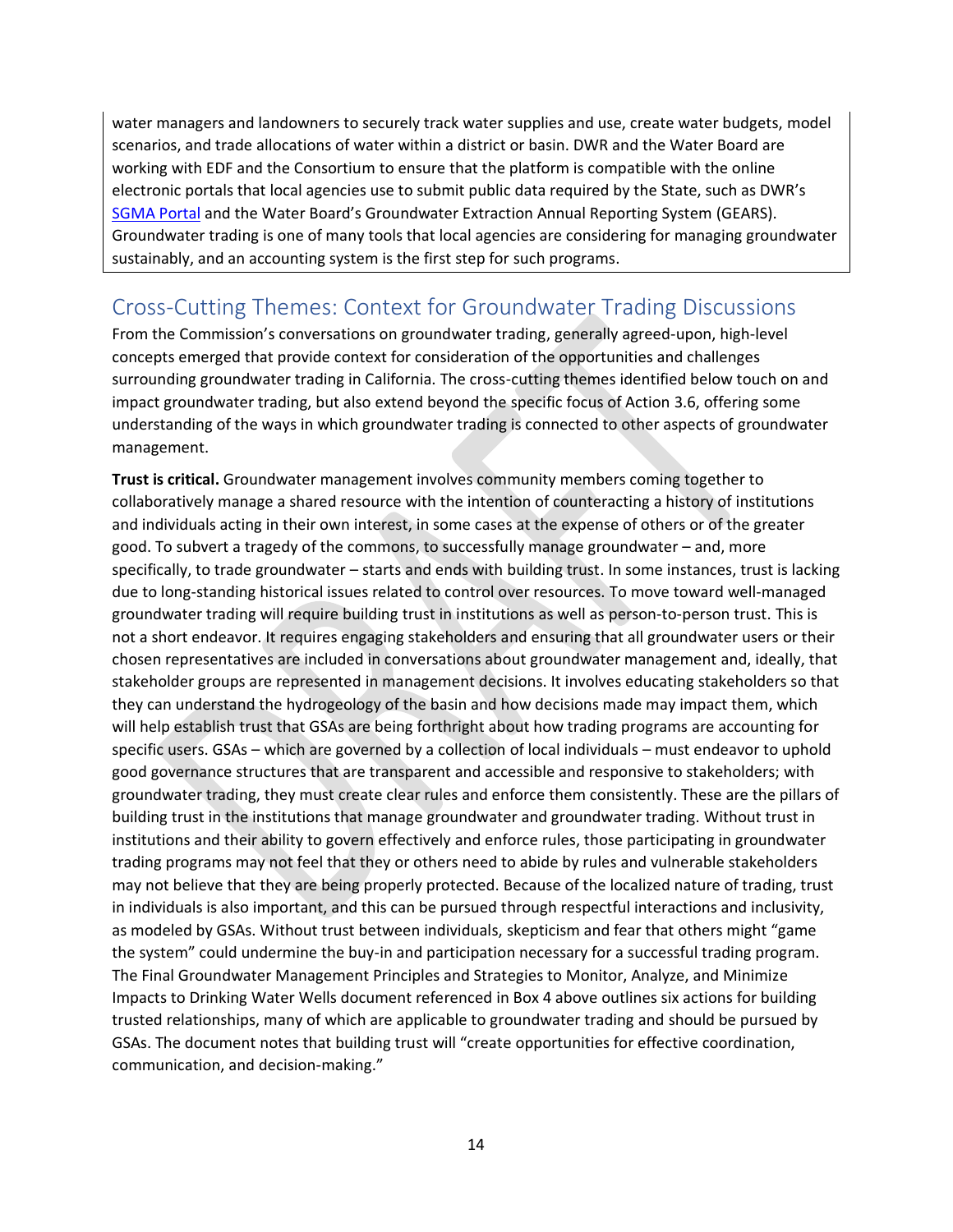**Implementing sustainable groundwater management takes time and information.** Correcting decades

of unsustainable groundwater management will not happen overnight, and neither will developing and implementing a robust, well-managed groundwater trading program. It is imperative that GSAs and local communities understand their basin context, both in terms of hydrology – the way water moves into, out of, and through the aquifer – and the consumptive context – how much groundwater is used, where, and at what time. It is also important that they know where vulnerable water users are located and how they might be impacted by groundwater management actions. The process of building trust, alone, may take years. Educating and engaging stakeholders, establishing governance systems, developing a trading program that is responsive to the local context and does not have negative consequences, gradually reducing groundwater use, and waiting for management actions to result in basin-wide changes will likely take decades. In its conversations with representatives from other states



that have been managing groundwater for much longer than California, the Commission learned of examples of groundwater management that have taken 40 or more years to fully implement.

**Groundwater trading is built upon accurate data and a sound GSP.** Well-managed groundwater trading requires a sound GSP that appropriately considers agricultural, environmental, and community water use and that contains an accurate water budget that reflects best available data. GSPs should include a water budget that identifies adequate water for the environment and for human consumption. A sound GSP will provide some safeguards for groundwater declines in specific areas with shallower wells and for depletions of interconnected surface water by establishing groundwater level thresholds that protect groundwater users. With adequate groundwater monitoring, GSAs will know if groundwater use in the basin is bringing down groundwater levels near shallow wells or interconnected surface waters and can then act to avoid threshold exceedances by revising groundwater trading program rules or through other means. If a GSP contains impactful data gaps or if it has not been informed by thorough and inclusive stakeholder engagement, then it is missing the foundational information needed to develop a well-managed groundwater trading program. Participants in the Commission's workshops stressed the need to take time to verify newly developed GSPs and to close knowledge gaps before thoughtfully designing groundwater trading programs. Good data is imperative for understanding the likely impacts of trading and for ensuring that a trading program is meeting its goals.

**Groundwater trading is just one tool in the sustainable management toolbox and may not be appropriate in all instances.** Groundwater trading is not a silver bullet that will "solve" over-pumping, it is an optional part of a larger groundwater management effort that will involve a diverse suite of management actions to bring basins into sustainability. Trading programs are only applicable to address groundwater demands within a basin. Inter-basin water trading has not been contemplated and would in most instances run counter to the goals of respective GSPs, to water rights, and to community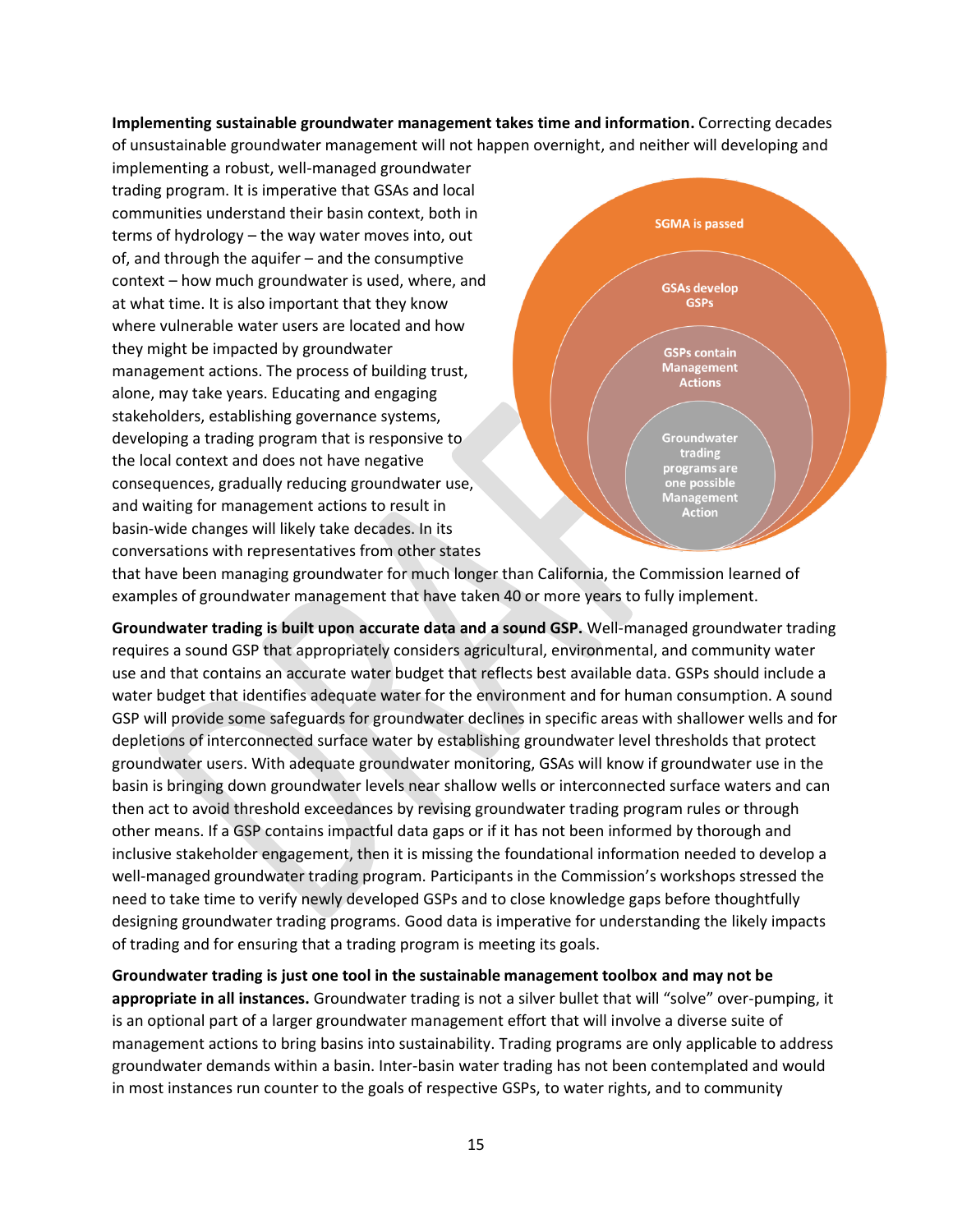interests. Trading programs may not be successful in areas that do not have limitations on groundwater use and established groundwater allocations. Trading programs are not appropriate if they create too many unavoidable third-party impacts, or if the risks associated with those third-party impacts are high or cannot be mitigated. To be a useful tool, groundwater trading needs sufficient interest and activity from trading parties. Trading may not be appropriate if there are few entities interested in trading or if allocations are concentrated in the hands of a few. Further, groundwater trading program development and oversight are costly endeavors and require specialized expertise. A cost-benefit analysis may indicate that trading is too costly. Finally, groundwater trading is not necessary to achieve sustainable groundwater management: many GSAs will work toward sustainability without developing a trading program.

**The State has a role to play.** Although groundwater management will be governed by local agencies, the State has a role to play in ensuring that groundwater management broadly, and groundwater trading more specifically, complies with the intent of SGMA and protects and enhances the public trust resources for which the State is responsible.

#### <span id="page-15-0"></span>Box 5: Points of Divergence

During its conversations with small groups, the Commission identified three areas where there was not general agreement about how to approach groundwater trading programs.

- 1. Local control vs. state oversight
- 2. Customization vs. standardization
- 3. Transparency vs. confidentiality

These points of divergence represent a continuum of options for which there is not an inherently right or wrong approach. Instead, the choices are dynamic and highly contextual. Navigating conflicting viewpoints must be nuanced and adaptive and may consist of and/both rather than either/or options. The Commission explored these continuums at its public workshops, as described below.

**Local Control vs. State Oversight.** Overall, those providing feedback to the Commission had an interest in the State providing some form of support or oversight for groundwater trading. Many indicated a potential benefit in having the State articulate best practices and provide safeguards against trading systems that could create disproportionate impacts to some segments of the community. Participants proposed that the State could serve as a final arbiter of disputes associated with trading systems. Conversely, others felt it would be impossible for the State to provide more than high-level support, given the wide diversity of hydrologic, economic, and demographic conditions in individual groundwater basins. These individuals explained that the issuance of best practices could be adverse to the innovation and adaptation that will be necessary as people managing groundwater basins work to find trading options most suitable for their situation. Further, some questioned the State's authority to even exercise oversight.

**Customization vs. Standardization.** As a group, those providing feedback on this subject generally believed there would be a need for customization of groundwater trading approaches in different areas. They suggested that groundwater trading programs need to be tailored to address local conditions and that new accounting platforms should be designed with input from local groundwater users. Many of the same group also saw benefits to standardization for activities like data monitoring and tracking.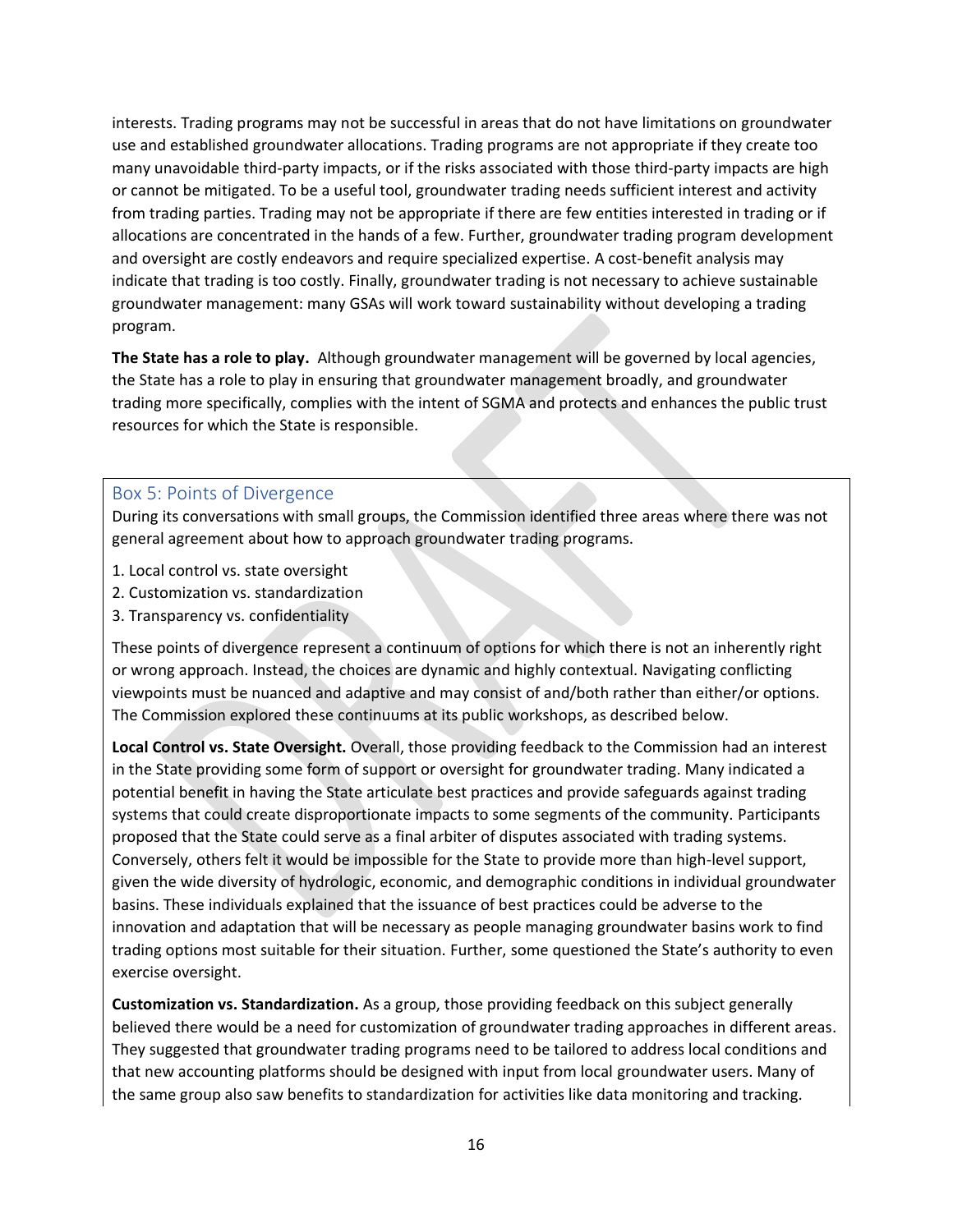They believed the use of standardized tools across basins would facilitate better information sharing and potentially reduce costs as development costs and innovations could be shared across subbasins. Even so, participants recognized that standardized software or other tools may still need some customization to accommodate local conditions. Some also noted that standardized practices would better facilitate evaluation of a trading program's performance.

**Transparency vs. Confidentiality.** Feedback on this topic tended to support transparency. Those arguing for transparency in groundwater trading programs cited the need for accountability. They believed that access to trading information would increase fairness by highlighting both the beneficiaries of the trading program and the degree to which impacts may occur to program participants and nonparticipants. Data transparency would also allow the community to help police the trading process. Conversely, several stakeholders suggested that confidentiality would be necessary to maintain privacy, security, and proprietary information. They also argued that blind trades were inherently fairer as they precluded groundwater trading program participants from only selling to friends or otherwise discriminating against buyers.

#### <span id="page-16-0"></span>Box 6: Synthesis of Out-of-State Conversations

Commission staff talked to 22 people total from the states of Arizona, Colorado, Florida, Nebraska, and Texas, and from Australia about the role of their states in trading programs, about their experience with considering vulnerable water users – namely, disadvantaged communities, the environment, and smaller farm operators – and about any salient issues and considerations they could share with the Commission. Out-of-state representatives discussed groundwater management generally as well as groundwater trading, including information about trading rules and governance and enforcement of trading programs. The information they shared complements what staff heard from its small group participants. Representatives stressed that sustainable groundwater management takes time – decades or more – and that local control is important, but that the State can serve as a catalyst for sustainable management and as removed but important oversight. The need to engage stakeholders and the community came up repeatedly, with representatives stressing the need for groundwater managers to embed in the community, to understand it, to educate pumpers, and to take the time to build trust.

Through its conversations, the Commission learned of many ways of allocating groundwater: by permitting acres with unlimited pumping, which works best in areas with the same cropping patterns; by well and by year; by acre – based either on desired future conditions or historic use; and with restricted usage, with a certain portion specified for agricultural use and the rest unrestricted. In many cases, household wells and de minimis users are exempted from the allocation process. Some representatives explained that allowing for multiple-year allocations helps combat a "use it or lose it" mentality, leading to increased conservation and lower overall groundwater use. **Groundwater managers stressed the overarching importance of enforcing allocation limits and the need for compliance with groundwater management rules. In general, locals are bought into rules and want to see them enforced consistently; they do not see the rules as an imposition or a burden, but as a necessity for fairness.**

Representatives noted that groundwater trading is complicated and generally comes along later in the process of managing groundwater. Where trading is occurring at the state level, such as in Australia and Arizona, there is not a huge volume of trades nor a specific interest in safeguarding disadvantaged communities or small- and medium-sized farm operators. Two local groundwater trading programs – the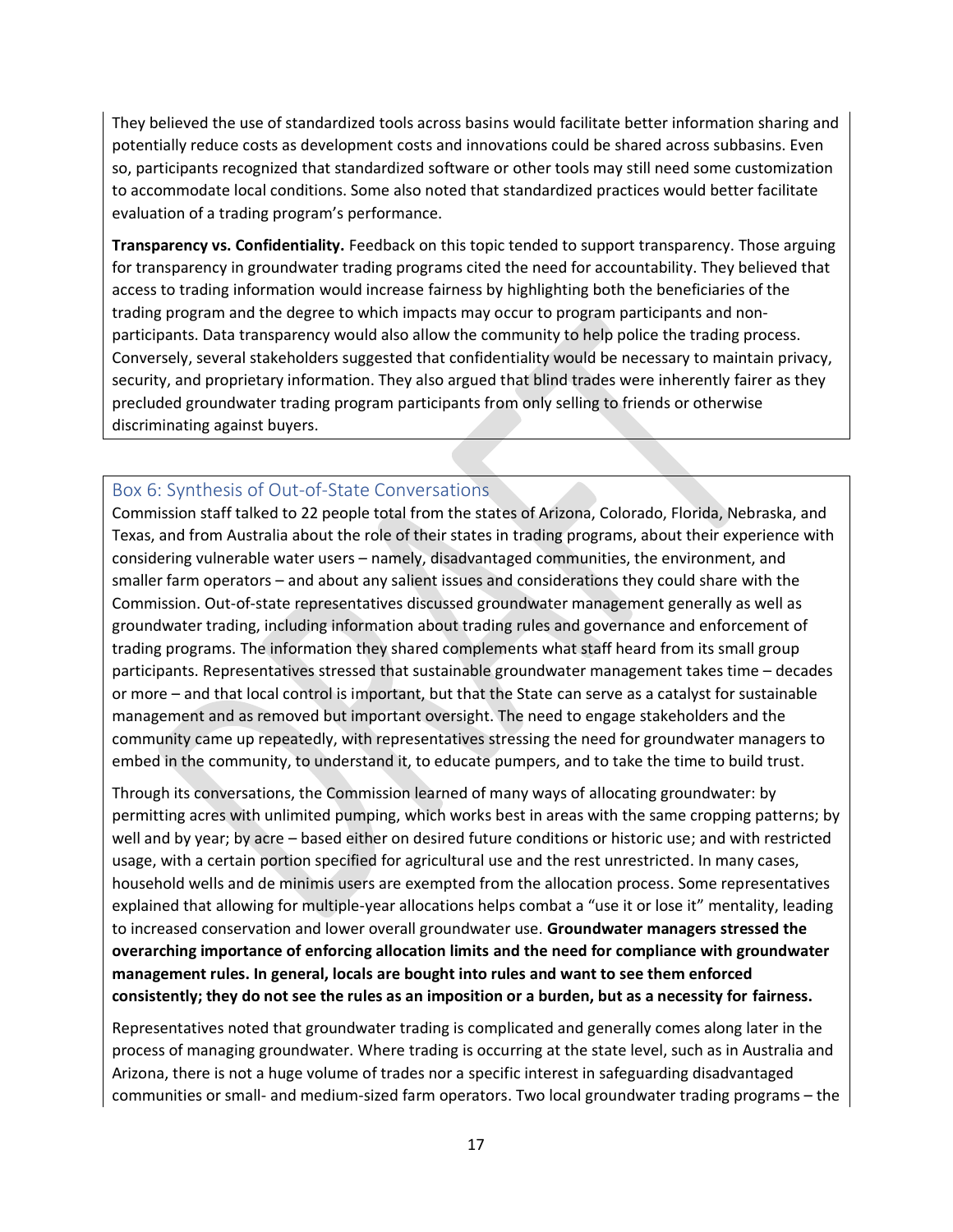Edwards Aquifer in Texas and the Twin Platte in Nebraska – instituted groundwater management to protect surface water resources (streams, springs, and species) due to endangered species triggers or depletion of interstate surface water triggers. The Edwards Aquifer Authority uses directional trading to restrict trading near surface waters. The Twin Platte Natural Resources District uses a stream depletion factor (SDF) to calculate proportional trading, where the SDF determines the number of acres that can be irrigated based on the possible impact to the stream. As irrigated acres are moving closer to the stream, the SDF may indicate that fewer acres can be irrigated.

### <span id="page-17-0"></span>Considerations for Safeguarding Vulnerable Users: Concerns and Risks

As groundwater allocations are traded to the places of highest demand or the highest cost of reducing water use, it is possible that a groundwater trading program will lead to or exacerbate concentrations of pumping in certain areas. If groundwater trading programs are not thoughtfully designed and wellmanaged, they could negatively impact natural resources, small- and medium-sized farms, and disadvantaged communities. Concentrated pumping could draw down groundwater levels, creating cones of depression that cause shallower wells to go dry or that deplete interconnected surface water. Concentrated pumping could also lead to contaminant or seawater migration, degrading water quality, and to land subsidence, which could decrease groundwater storage capacity. In addition to physical risks, vulnerable users are also at risk of being overlooked during the design and roll-out of trading programs. In its consideration of groundwater trading, the Commission has looked closely at the concerns of and risks posed to vulnerable water users.

## Examples of trading impacts relevant to small farmers, community drinking water, and ecosystems:



**Natural Resources.** The groundwater-dependent ecosystems (GDEs) of California are ecological communities or species that depend on groundwater emerging from aquifers or on groundwater occurring near the ground surface (California Code of Regulations, Title 23, section 351(m)). Examples include rivers, streams, and wetlands, all of which have been greatly diminished in size, extent, and/or quality due to land use changes and degradation over the last century. A small fraction of California's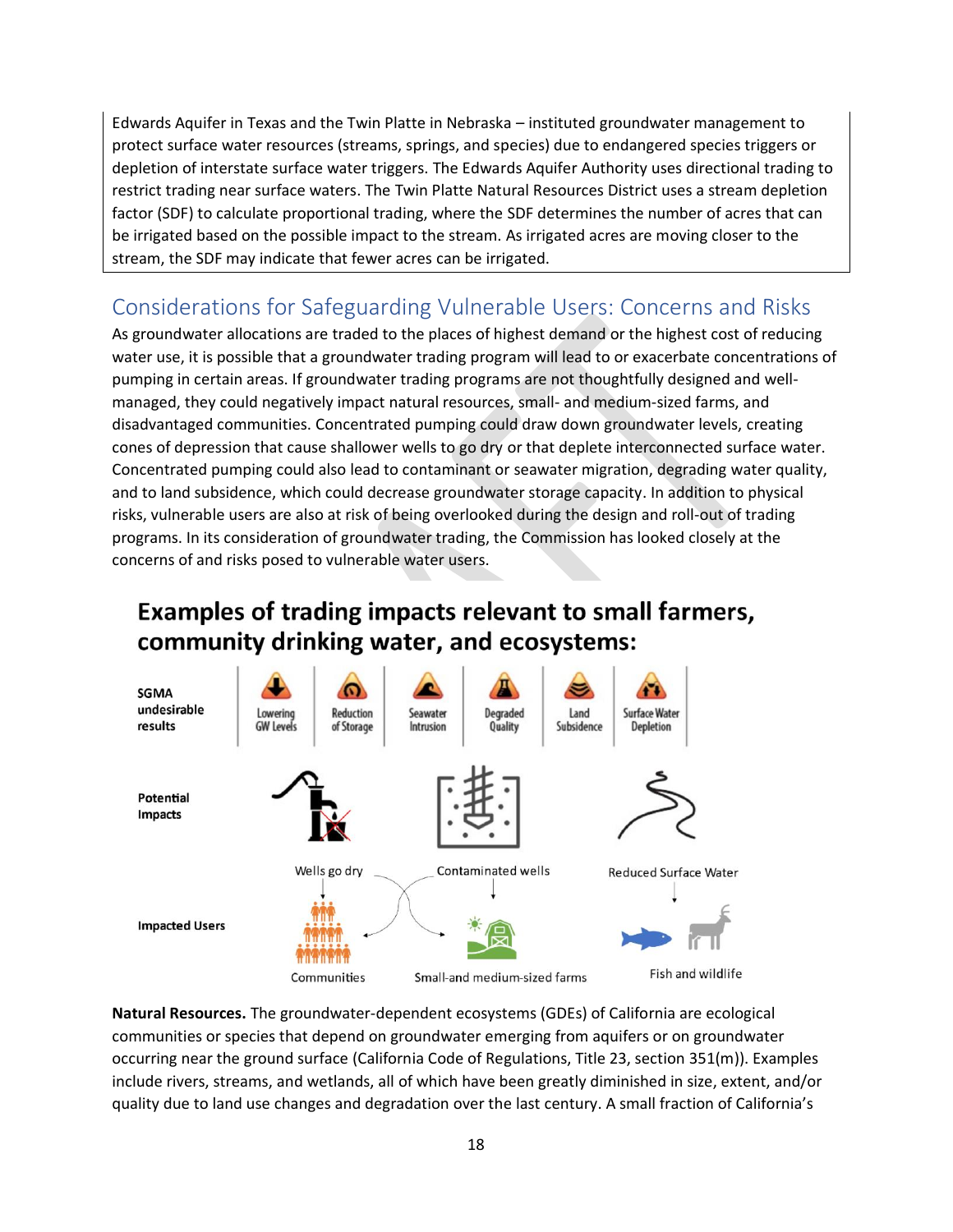once-immense aquatic habitat remains and, as a result, the state has lost biodiversity and valuable ecosystem services like filtration of water and attenuation of peak flood flows.

Stakeholders who seek to protect, enhance, and restore groundwater-dependent ecosystems include environmental non-governmental organizations (NGOs) and environmental advocacy groups, land trusts, habitat managers, natural resource agencies at the federal, state, and local level, resource conservation districts, philanthropic foundations, and Tribes. These stakeholders expressed concerns about the need for groundwater trading programs to be developed from GSPs and water budgets that reflect the needs of GDEs and for trading programs to consider and operate within the constraints of myriad regulations governing species and habitat protection. Stakeholders also expressed frustration that wetlands could face a disproportionate impact from SGMA implementation and from trading programs given their negligible contribution to the problem.

Groundwater trading programs pose the following risks to natural resources:

- Concentrated pumping in portions of the basin could deplete groundwater, leaving GDEs without enough water to remain viable.
- Concentrated pumping in portions of the basin could deplete interconnected surface water, leaving surface water streams without enough water to remain viable.
- Pumping patterns could shift the water quality (such as temperature, salinity, or pH), timing, and/or reliability of groundwater, threatening GDEs and interconnected surface water.
- For managed wetlands that depend upon pumped groundwater and need more water than they are allocated to keep wetlands viable, wetland managers may not have sufficient financial resources to buy additional allocations to keep wetlands viable.

**Small- and Medium-Sized Farm Operators.** California is home to a diverse agricultural community, with farms ranging in size from fractions of an acre to many thousands of acres. Small- and medium-sized farms represent approximately 90 percent of farm operations in California – a majority of which operate with sales of less than \$100,000 annually. Farmers with smaller land holdings have less flexibility to aggregate their own allocations or shift their cropping practices and less operational capacity to participate in trading programs.

Stakeholders representing small- and medium-sized farm operators include farmers themselves, farm advocates and advocacy groups, agricultural land trusts and NGOs, the University of California Cooperative Extension, county Farm Bureaus, resource conservation districts, county governments, and Tribes. These stakeholders expressed concerns that groundwater trading programs could drive smalland medium-sized farms and lower-value crops out of production, reducing the economic diversity of the area. Stakeholders also expressed frustration that SGMA contains no protections for smaller-sized farm operators, such as a requirement to ensure that they are represented on a GSA board.

Groundwater trading programs pose the following risks to small- and medium-sized farm operators:

- Farmers may not have the capacity to engage in or stay informed about the process of developing and participating in a trading program, which may lead to trading programs that do not serve them or that they do not understand well enough to participate in in ways that serve their interests
- Farmers who need more water than they have been allocated to make a profit may not have sufficient resources to buy additional allocations to remain viable.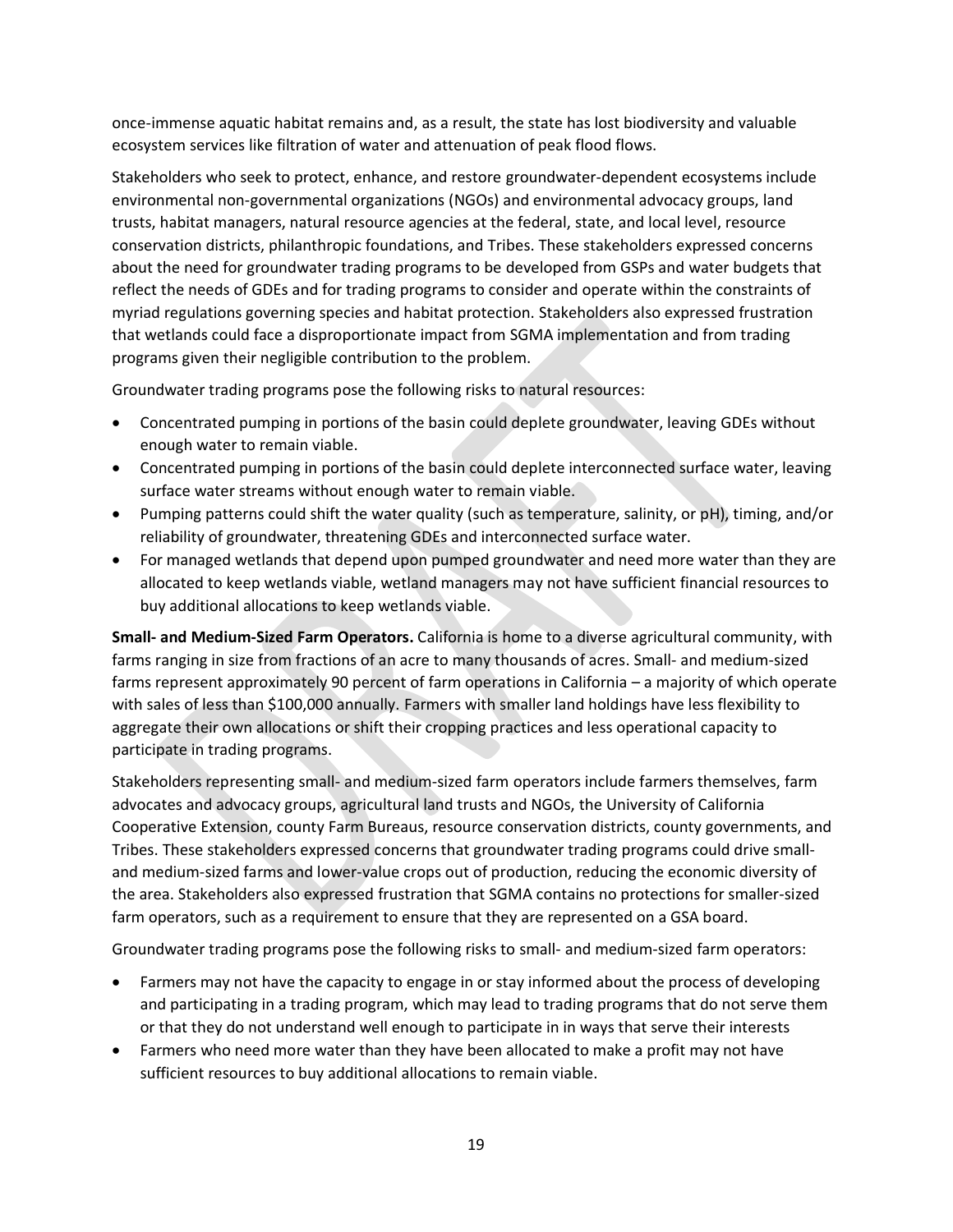- Small- and medium-sized farm operators may not wield sufficient market power, allowing more powerful entities to dominate the trading program and control how allocations are used.
- Tenant farmers may not be able to lease parcels of land if the value of water is higher than the value of leasing land.
- Concentrated pumping in adjacent areas could create cones of depression, causing shallower wells to go dry.
- Concentrated pumping could create contaminant plume migration or seawater intrusion, degrading water quality.

**Disadvantaged Communities.** Throughout California, and particularly in the San Joaquin Valley, falling groundwater levels are causing drinking water wells to go dry, disproportionately impacting low-income communities and communities of color that rely on groundwater for domestic purposes. Drought exacerbates this problem, creating a water crisis for many vulnerable communities and well owners.

Stakeholders representing disadvantaged communities include community members themselves, community-based organizations, county governments, community services districts, small water system operators, and Tribes. These stakeholders expressed concerns that GSAs setting up trading programs or individuals participating in groundwater trading programs may not consider the needs of communities or protect their drinking water resources and may not respond swiftly to any negative consequences of trading. Stakeholders fear that decision-makers lack information about where shallow wells and other vulnerable resources are located, making it difficult to carefully design a trading program. Stakeholders also expressed frustration with the rapidity of well-deepening occurring around communities and with declining water quality on the cusp of exceeding water quality standards.

Groundwater trading programs pose the following risks to disadvantaged communities:

- Communities and community members may not have the capacity to engage in or stay informed about the process of developing and participating in a trading program, which may lead to trading programs that do not serve them or that they do not understand well enough to participate in in ways that serve their interests.
- Concentrated pumping in adjacent areas could create cones of depression, causing shallower wells to go dry.
- Concentrated pumping could create contaminant plume migration or seawater intrusion, degrading water quality.
- Communities may not have sufficient allocations nor sufficient resources to buy additional allocations to meet basic human health and safety needs.
- If not given allocations, communities and community members will not be able to choose to sell their allocations.

### <span id="page-19-0"></span>Findings

1. **Safeguards for vulnerable users.** The Commission finds that ensuring safeguards for vulnerable water users, namely natural resources, small- and medium-sized farms, and disadvantaged communities, is a critical component of well-managed groundwater trading programs. GSAs and local stakeholders will have the best understanding of the potential vulnerabilities at the local level. GSAs and local trading entities should strive to design programs that do not harm vulnerable users and to monitor implementation of programs to prevent and mitigate any unintended negative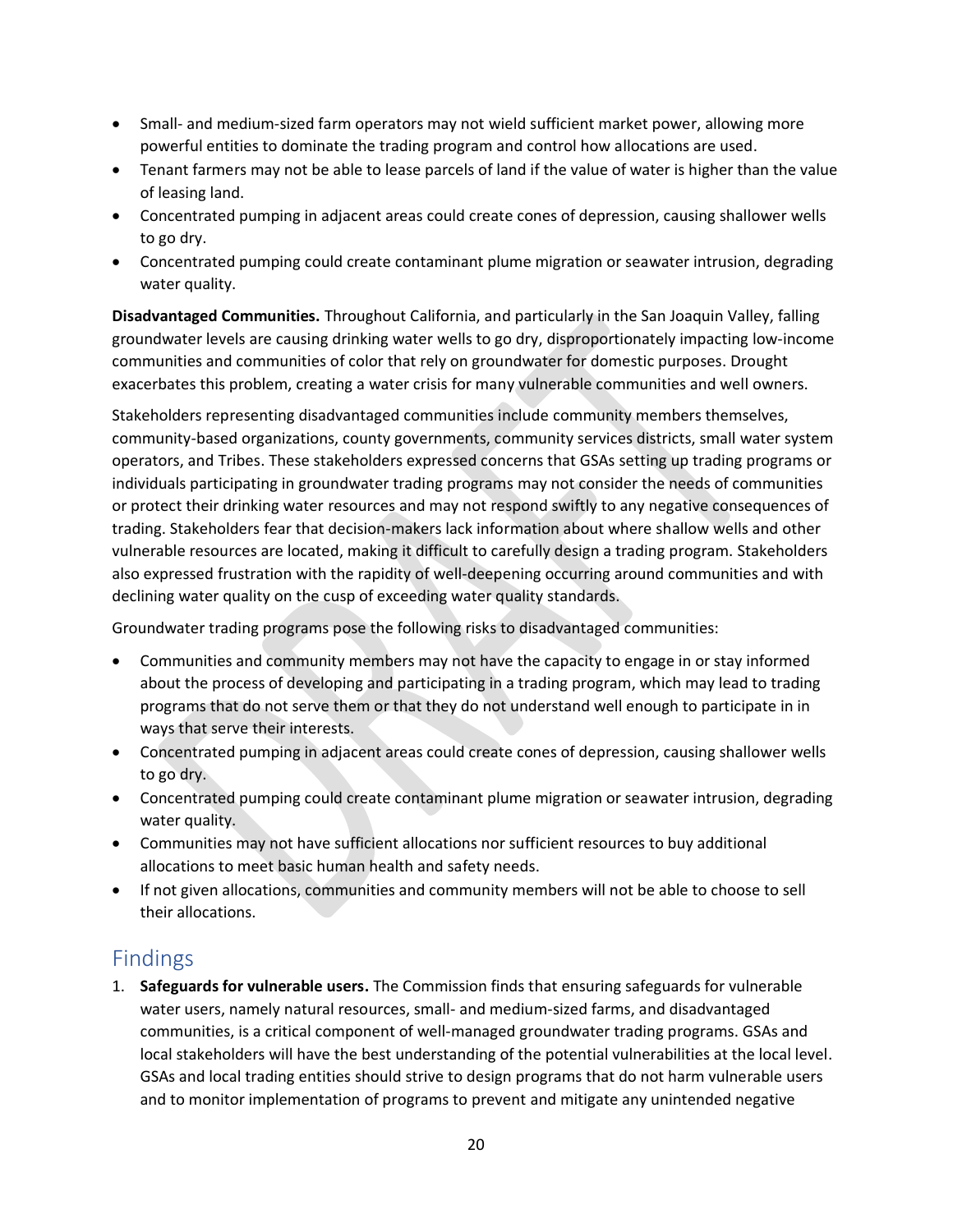consequences. Where harm to vulnerable users is likely or unavoidable, groundwater trading programs are not an appropriate tool for sustainably managing groundwater resources.

2. **Characteristics of well-managed local groundwater trading.** The Commission finds that wellmanaged groundwater trading, as described by the characteristics enumerated below, provides a basis for establishing safeguards for natural resources, small- and medium-size farms, and water supply and quality for disadvantaged communities.

Precursors that need to be in place prior to designing a well-managed groundwater trading include:

- 1) Clearly defined sustainable groundwater management conditions and a limit on the amount of groundwater that can be pumped to achieve sustainable conditions.
- 2) A sound GSP, without data gaps, that accounts for water needs for human health and safety and the environment.
- 3) A means of monitoring how much water is coming into and going out of the system.
- 4) A means of measuring water use that provides verifiable, accurate data.
- 5) A groundwater accounting system that tracks how much water is being used and by whom.
- 6) Groundwater allocations that limit the amount of groundwater that an individual pumper can use and provide a consistent unit of trade (e.g., amount of water, number of acres, crop type).
- 7) The flexibility to design a locally relevant program with rules that respond to the local context and that accommodate local needs.
- 8) A sound governance system with transparent and robust decision-making mechanisms and leadership, and with program oversight and enforcement experience.

#### <span id="page-20-0"></span>Box 7: Measuring Water Use

Measuring water use is a foundational part of groundwater trading. Without reliable water usage measurements, trading programs could exacerbate over pumping and erode trust. Some GSAs have or are pursuing mandatory metering on all wells because meters give the most accurate readings of the amount of water being pumped. In some instances, GSAs are using or would like to use telemetric monitoring that feeds pumping data into an online accounting system. These systems are expensive, bu t provide high accuracy and, if functioning properly, reliable reporting of groundwater usage amounts. However, some people shared examples of meters being tampered with and expressed concerns about the ability of bad actors gaming the system through meter interference. Other GSAs are measuring evapotranspiration through satellite imagery to determine the net water removed from irrigation practices in lieu of using groundwater meters or other methods of estimating groundwater pumping. While this data is less accurate, they are verifiable using satellite data and simple visual inspections and may be the best option for GSAs with remote, rural areas or GSAs that are struggling with well registration.

The designing of a well-managed groundwater trading program involves:

- 9) An articulated program goal that is aligned with achieving sustainable conditions and avoiding undesirable results.
- 10) Fully engaged stakeholders that represent all beneficial users.
- 11) A transparent and accessible process for designing the program.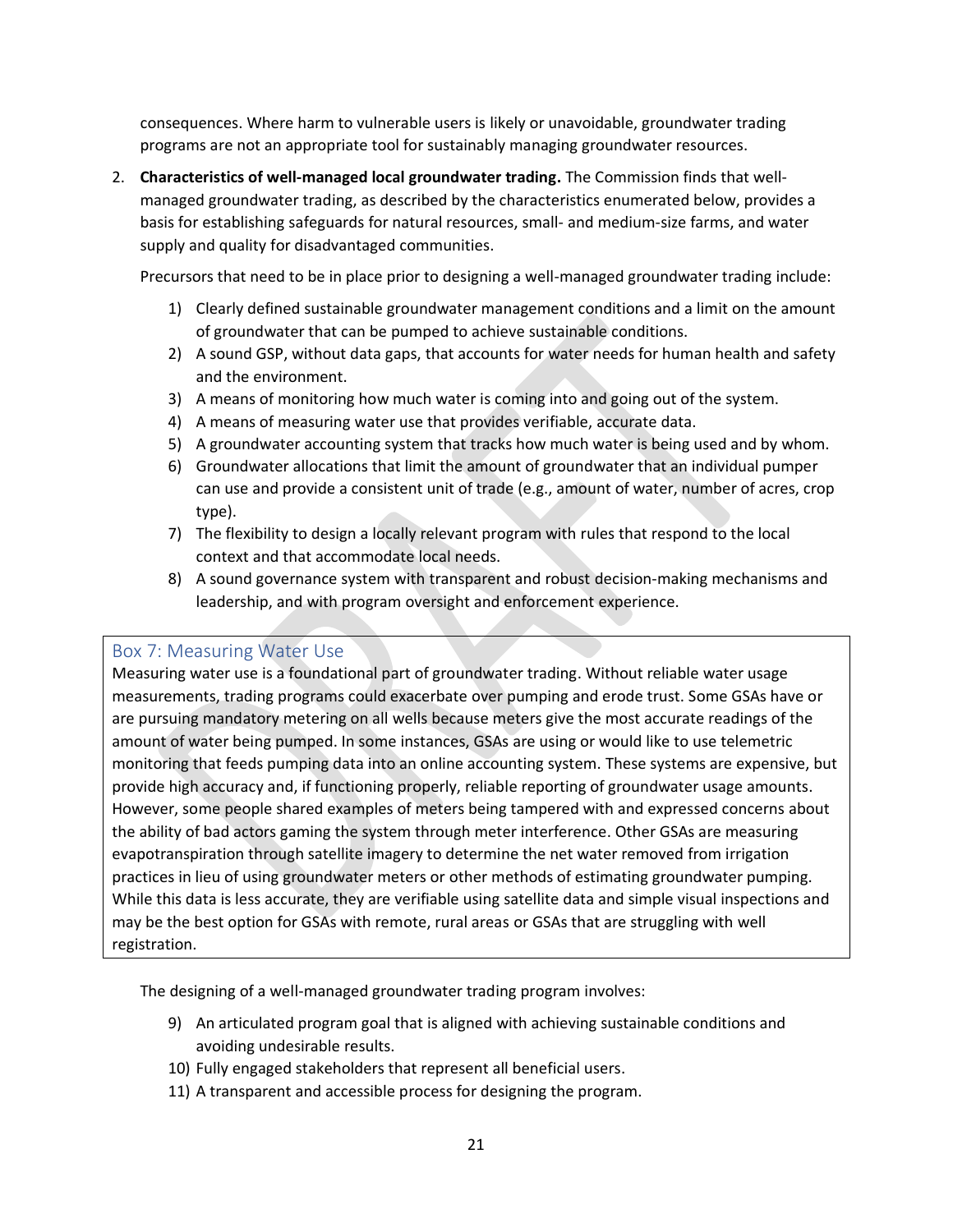- 12) An understanding of vulnerable resources and users and how they might be impacted by a trading program.
- 13) Clear trading rules that have broad support from stakeholders and are designed to prevent impacts to vulnerable resources, vulnerable users, and other third parties.
- 14) A process for assessing and refining the program to ensure that safeguards are working properly, that there are not any unintended consequences, and that adaptive management can occur.

The implementation of a well-managed groundwater trading program involves:

- 15) Accessible processes for eligible participants to participate in the trading program.
- 16) Sufficient participation for the program to meet its goals.
- 17) Sufficient funding, capacity, and expertise to run the program efficiently.
- 18) Transparent data used to monitor the success and impact of the program.
- 19) A transparent process for monitoring and reporting on the progress and impacts of the program.
- 20) Clearly identified triggers for stopping or changing the program before it leads to harmful impacts.
- 21) A mitigation plan in place for addressing unintended negative consequences swiftly and fully.
- 22) Consistent enforcement with clear consequences for breaking the rules.
- 3. **Stakeholder engagement.** The Commission finds that stakeholder engagement is a critical component of developing and implementing a groundwater trading program, and that GSAs and local entities bear the responsibility for engaging all beneficial users or for considering all beneficial users should those users be unable to engage in their processes. GSAs and local entities should provide sufficient information to stakeholders for them to understand the potential risks and benefits of a trading program, providing information in layperson terms, providing information in the languages commonly spoken in the area, providing adequate notice via a variety of distribution methods for public meetings, holding public meetings at times and venues when stakeholders are able to attend, and convening a stakeholder advisory group with diverse representation to guide and inform decision-making. When engaged, stakeholders can contribute to design decisions, enhance understanding of where vulnerable resources are located, and share views on how vulnerable users may be impacted by a trading program. Stakeholder engagement builds trust in GSAs and between individuals and facilitates coming to agreement on the rules governing the trading program. A trading program should not function without stakeholder support for the rules.
- 4. **Accurate, reliable data.** The Commission finds that, to design a well-managed groundwater trading program, local entities need accurate, reliable data to understand how water may or may not move when traded, where wells might go dry, where interconnected surface water or groundwater dependent ecosystems might suffer, and where subsidence or sea water intrusion might occur if pumping increases in certain locations. Accurate and reliable data is also necessary for monitoring a groundwater trading program and tracking its impacts on groundwater users and resources.
- 5. **Mechanisms for safeguarding vulnerable users.** The Commission finds that incorporating the following mechanisms, as applicable, into the design of a well-managed groundwater trading program may improve safeguards for vulnerable water users. The list below is not comprehensive; it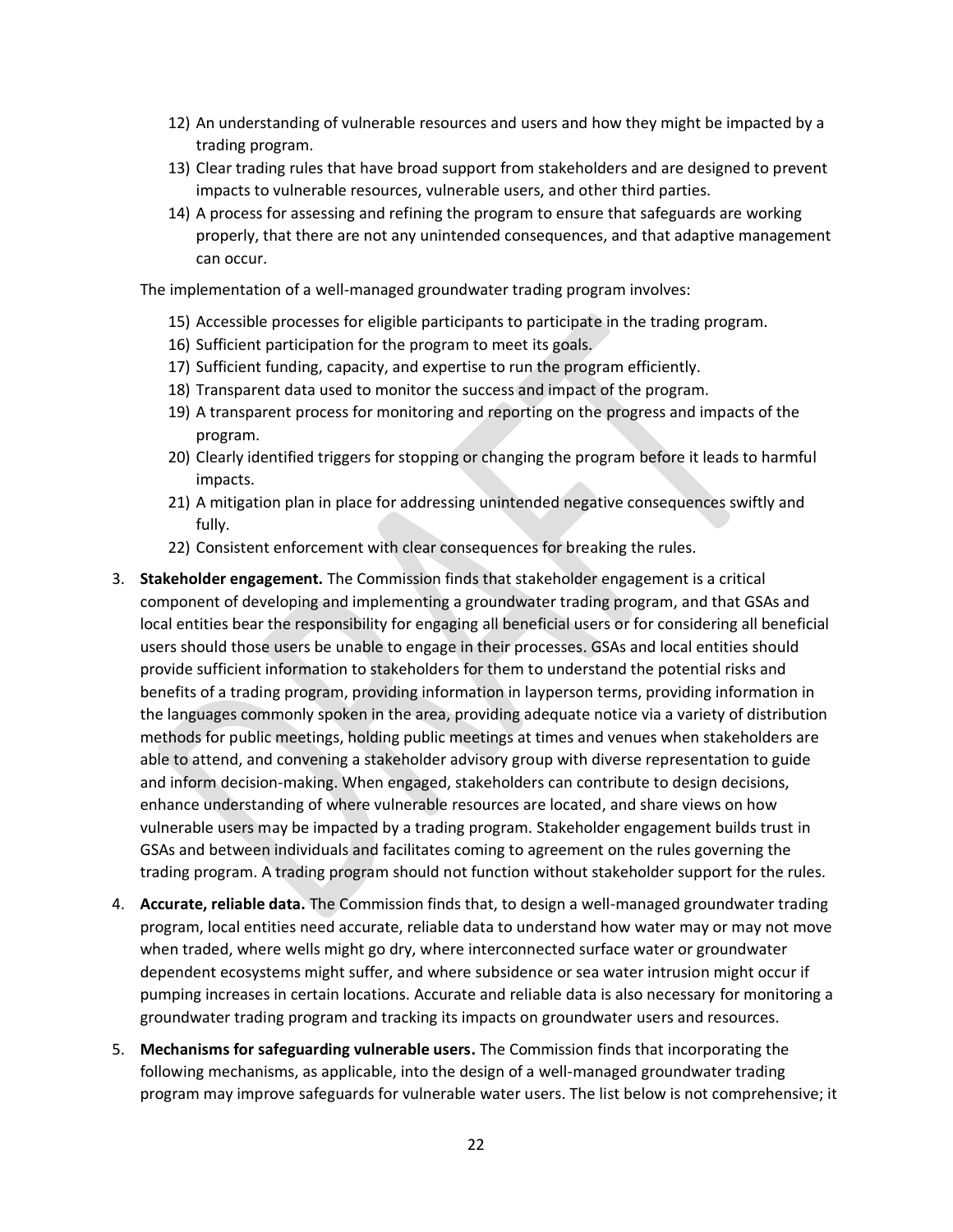is based on examples provided and discussed during the Commission's public conversations. The mechanisms described below would need to be selected and implemented based on local need and ramifications, agreed upon by groundwater users and other stakeholders, and combined with other tools for managing groundwater sustainably. In selecting safeguarding mechanisms, GSAs will need to ensure that the mechanism itself is not creating undue impacts to other users.

5.1. Allocations. Allocations can be designed to protect vulnerable water users.

- GSAs can create exceptions for disadvantaged communities, small- and medium-sized farms, and the environment, allowing these users to pump the full amount they need to be viable.
- GSAs can create a progressive allocation system that permits less pumping on larger landholdings (e.g., one acre-foot per acre on the first 10 acres and then a gradually reduced allocation for every 10 or more acres thereafter);
- GSAs can create a two-tier system that specifies that a certain portion of an allocation can only be used for agricultural purposes or another beneficial use while the rest of the allocated amount does not have any restrictions on how it is used; or
- GSAs can create carry-over rules allowing groundwater users to hold onto unused allocations for more than a single year, promoting conservation and flexibility.

#### 5.2. Trading Rules. Trading rules can be used to restrict how and when groundwater trading occurs.

- Directional trading occurs when groundwater users can sell groundwater allocations but not buy them, limiting pumping in the areas where buying is restricted.
- Proportional trading occurs when groundwater users can trade a portion of their allocation but not all of it. The proportion that may be traded may fluctuate across a variant based on the distance of the trade site from a vulnerable resource.
- Spatial concentration limits or well-spacing requires a certain amount of space between operational wells.
- Pumping schedules limit the time when groundwater may be pumped or the amount that can be pumped in a certain timeframe.
- Notice requirements occur when trading parties or the governing body must notify the public of proposed trades.
- 5.3. Special Management Areas. Special Management Areas can create special rules, such as directional trading, within designated sensitive areas, such as areas prone to seawater intrusion, areas along streams and rivers, areas near important infrastructure that are at risk of damage due to subsidence, areas near shallow wells, and areas near communities.
- 5.4. Buffer Zones. Buffer zones create an area around vulnerable users or resources, such as areas with shallow wells, where trading out is not allowed.
- 5.5. Mitigation Plans. Mitigation and compensation requirements occur when trading parties or the governing body must mitigate potential impacts, such as by paying to deepen shallow wells or by providing water to habitat areas that could be impacted, or to compensate third parties for any damages caused by the program, such as providing potable water should wells go dry or be contaminated.
- 5.6. Program Operation.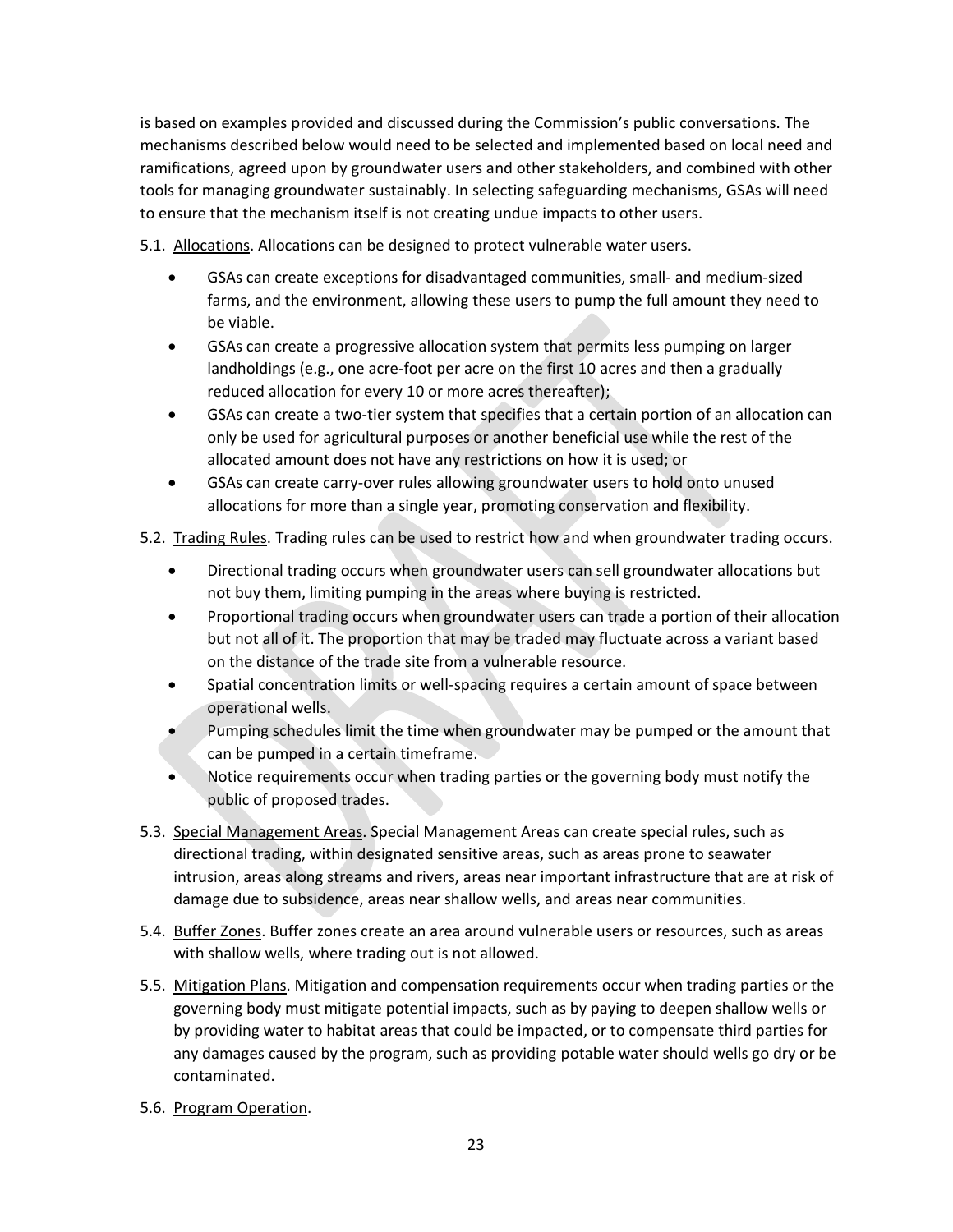- Anonymous, algorithmic trading occurs when parties submit their willingness to sell allocations or desire to buy allocations to a system that anonymously matches sellers and buyers, factoring in any applicable trading rules before approving the trade. Instead of a party-to-party negotiation of the amount and price of the allocation to be traded, trading parties do not know with whom they are trading, which helps ensure equal access to the trading program for vulnerable users, especially small- and medium-sized farm operators. Algorithmic matching helps ensure that trading rules are followed.
- Confined trading programs that limit trading to entities of the same size (e.g., bifurcating a program to keep trading between small farm operators or between large farm operators) may allow those entities to better access the trading program while guarding against power differentials that disadvantage certain participants.
- 5.7. Careful Well Aggregation. Well aggregation rules allow pumps that are owned or operated by the same entity the ability to move allocations among their parcels of land. Generally, users must apply for well aggregation and be approved by the trading program's governing body. Well aggregation rules can allow powerful entities the ability to aggregate huge numbers of wells, outside of the intention of the rule, allowing for "trading" to occur outside of the formal program, without oversight or application of trading rules. Careful well aggregation limits how wells can be aggregated and enforces aggregation rules, closing loopholes if they are exploited.
- 5.8. Annual Program Renewal. Annual renewal of a groundwater trading program allows for the regular evaluation of the program and its impacts, creating an opportunity to improve the design of the trading program.
- 6. **Applying safeguards to protect vulnerable users.** The Commission finds that the safeguarding mechanisms noted above may be applied to protect vulnerable users as follows.
	- 6.1. Natural Resources. Groundwater dependent ecosystems, interconnected surface water, wetlands, and other natural resources may be protected through exemptions from the allocation process, allowing them to receive the full amount of water they need to be viable; through the creation of a two-tier allocation system that specifies that a certain portion of an allocation can only be used for environmental purposes; through the creation of special management areas and/or the use of directional trading, proportional trading, spatial concentration limits, pumping schedules, and buffer zones; through the use of protective mitigation plans that halt pumping when water levels drop or other habitat impacts are noted; and through annual program renewal. Natural resources may also benefit from financial support to help acquire water for species and habitat or a no net loss of wetlands policy.
	- 6.2. Small- and Medium-Sized Farms. Small- and medium-sized farms may be protected through exemptions from the allocation process, allowing them to receive the full amount of water they need to be viable, or from a progressive allocation system that permits more pumping on smaller landholdings. Small- and medium-sized farm operators may be protected through creating a two-tier allocation system that specifies that a certain portion of an allocation can only be used for agricultural purposes; through creating carry-over rules allowing groundwater users to hold onto unused allocations for more than a single year; through notice requirements to alert them of proposed trades; through anonymous, algorithmic trading; through confined trading programs; through careful well aggregation; and through annual program renewal.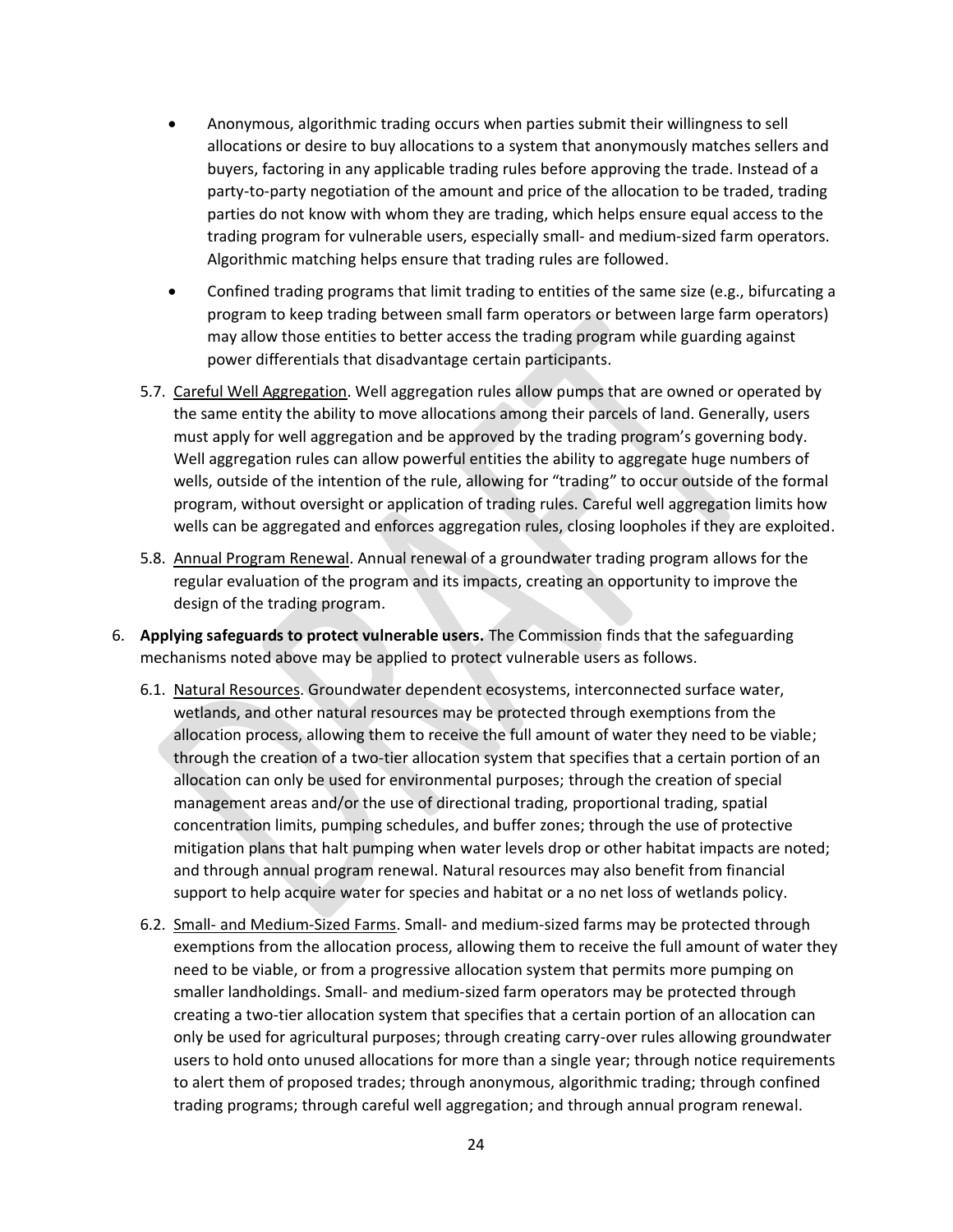Small- and medium-sized farm operators may also benefit from cooperative programs designed to aggregate smaller trade amounts among farmers, allowing them to have the ability to sell their allocations more easily.

- 6.3. Disadvantaged Communities. Communities may be protected through exemptions from the allocation process, allowing them to receive the full amount of water they need to be viable; through the creation of a two-tier allocation system that specifies that a certain portion of an allocation can only be used for human health and safety purposes; through the creation of special management areas and/or the use of directional trading, proportional trading, spatial concentration limits, pumping schedules, and buffer zones; through the use of protective mitigation plans that halt pumping when water levels drop or water quality impacts are noted; through careful well aggregation; and through annual program renewal.
- 7. **Market power.** The Commission finds that issues related to market power can show up during the design of the trading program, such as with rules that restrict access to the program, and during implementation of the trading program, such as when powerful entities coerce others to trade or refrain from trading. Market power also may manifest outside of trading, operating as a workaround designed to thwart the rules of the program. For example, well aggregation could happen outside of a trading program, allowing certain parties to control and trade groundwater outside of the formal groundwater trading program. The implications of out-of-program trades may warrant additional conversation. Many people across sectors expressed concern to the Commission about trading program participants using their market power to escalate prices or to create user blocs that dictate where water goes. Further, many members of the public shared observations that outside interests are buying land in their area for above market value simply to get water out of it, leading to concerns that trading programs may be subject to the actions of distant landowners that are not committed to sustainable management of the basin. Unbalanced market power could impact many of the other important factors involved in trading programs, such as trust, engagement, access, and compliance, posing a risk to groundwater trading programs and to SGMA implementation overall.
- 8. **Oversight and enforcement.** The Commission finds that consistent, active enforcement is a critical function of the GSA, that it is essential to running a well-managed groundwater trading program, that most of those participating in trading programs should agree to enforcement mechanisms, and that penalties must be sufficient to deter non-compliance. The Commission heard concerns about intentional non-compliance with program rules, such as intentionally misreporting water use or manipulating monitoring equipment, and about regulatory capture. In other states, local groundwater management entities enforce rules by levying fines, revoking pumping allocations, and pursuing criminal penalties. In these instances, local participants were eager to see rules enforced: they voted on the rules and report those not following rules, understanding that lax compliance works against those who are following rules. Enforcing pumping limits and trading program rules demonstrates to stakeholders and participants that parties are being treated equally and fairly, which builds trust in the institutions overseeing trading and ensures that the trading program meets its intent. Enforcement requires an on-the-ground presence to develop relationships with groundwater users and other stakeholders and to verify that rules are being followed. Enforcement is built on good governance, stakeholder engagement, and clear trading rules and necessitates proper capacity and resources for the enforcing entity.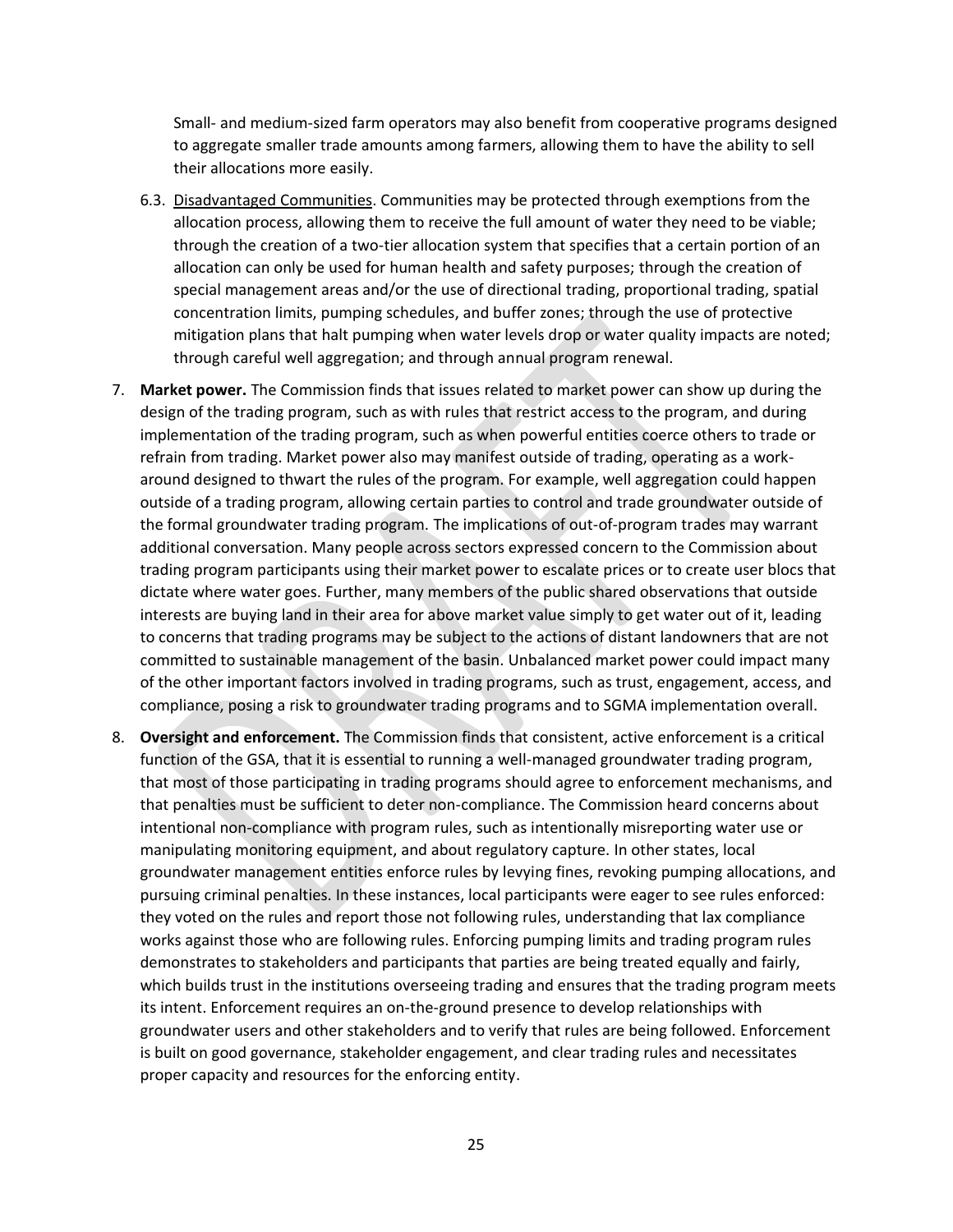- 9. **Start small.** The Commission finds that starting with a small, geographically and temporally confined program will allow local entities to test and refine their programs to minimize negative impacts and maximize the chances of success. Trading programs may be conscribed to small geographic areas and short-term, temporary trades at the outset. Small programs may be the easiest means of securing stakeholder support and managing adverse trading impacts.
- 10. **Scaling up.** The Commission finds that, as groundwater trading programs grow within basins, they will require additional oversight to ensure that trades will not have negative consequences and that compatible systems that provide efficiency are developed. The implementation or consideration of the previous nine findings will advance viable groundwater trading programs that minimize unintended consequences.

### <span id="page-25-0"></span>Potential Next Steps for State Engagement

At this time, groundwater trading programs in California are under consideration or development or in the early stages of implementation. This is a period of learning, experimentation, and the amassing of information through observation and experience. GSAs and local entities are in the process of building trust and navigating a pioneering effort that may, at times, be uncomfortable in its unfamiliarity and unpredictability. The State, too, must position itself to navigate these early stages of groundwater trading by continuing to engage with GSAs and stakeholders to build trust. State agencies will need to fulfill their fundamental roles, described in the Current State Engagement section above, and meet their obligations under SGMA to ensure that GSPs are sound and being followed. Over time, if groundwater trading becomes more established, the State role may need to change, adapting as programs develop.

Because groundwater trading programs associated with SGMA are starting to be developed now, because they are forming in response to State policies, and because there may be many of them, the State has an opportunity to act now to help prevent some foreseeable harms to disadvantaged communities, the environment, and other state interests. Doing so will be complex and will require proper resourcing, but timeliness is of the essence.

The Commission proposes that the State take an iterative, multi-pronged approach to enabling and incentivizing well-managed groundwater trading, where appropriate. Specific actions are listed in the sections below. To successfully build trust in State institutions, DWR, the Water Board, CDFW, and CDFA will need to work together in a complementary and collaborative fashion. For each action listed below, the Action 3.6 implementing agencies will need to identify an appropriate lead and team for moving forward. The Commission encourages the implementing agencies to engage other departments and agencies to ensure that State priorities are being implemented consistently, especially as applied to permitting and existing financial assistance and incentive programs. The implementing agencies may also look to work with federal agencies to better incorporate federal priorities and leverage federal funds.

**Group 1 Actions.** The Commission suggests that the State operate within its existing authorities to target immediate needs by engaging in the following actions. These actions may require additional resources for implementing agencies.

1. **Conduct SGMA related oversight.** Ensure that GSPs adequately address all groundwater uses and users when designing and implementing groundwater trading programs, if identified as a management action in their GSP.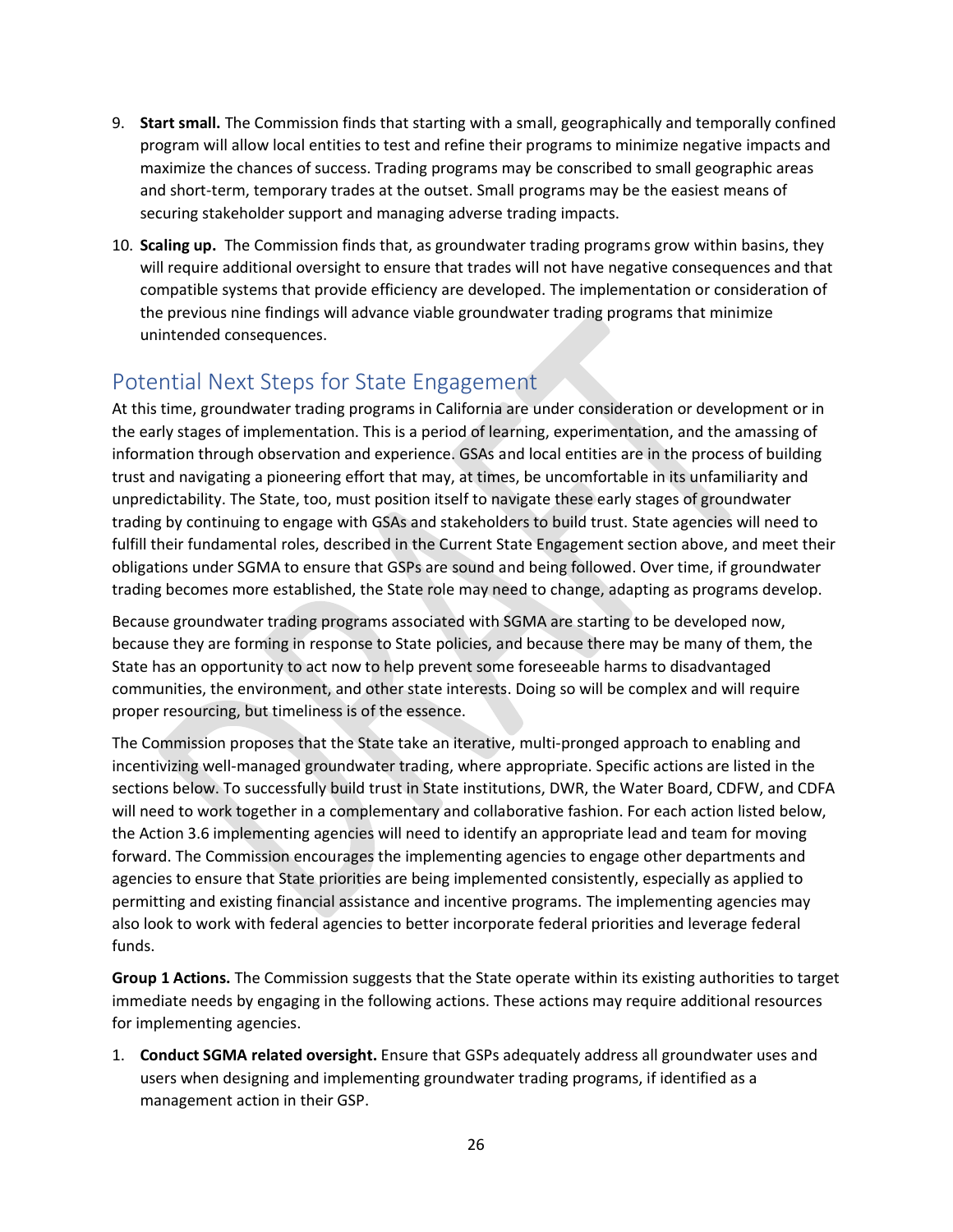- 2. **Convene stakeholders to share information.** Bring together GSAs, stakeholders, and experts on a regular basis to share ideas, resources, and lessons learned.
- 3. **Identify and assess GSA needs**. Engage GSAs in areas where trading programs may be developed in ongoing dialog about their needs and identify how implementing agencies can use technical and financial assistance to meet these needs while making sure that relevant data and information are made widely available to the public. Some of the places where State resources could be deployed include:
	- Providing an open-source water accounting platform with a component that helps guide trading.
	- Providing statewide data sets to inform decision-making linked to designing trading programs.
	- Incentivizing the installation of meters and telemetric monitoring on wells that will help track water use needed to run a trading program.
	- Incentivizing and providing direct technical support for installing monitoring wells that will track impacts of trading programs.
	- Providing guidance or best management practices for data collection and measurement so that trading programs can be easily tracked and compared.
	- Supporting stakeholder engagement in trading programs.
	- Offering facilitation services as needed to establish trading programs.
- 4. **Engage and support vulnerable users** Engage community stakeholders, environmental stakeholders, small- and medium-size farm operators, the agricultural community, and GSAs in areas where trading programs may be developed to discuss how GSAs can identify stakeholders and how stakeholders can engage with GSAs on the topic of groundwater trading, and to develop processes at the State level for accepting, cataloging, and sharing feedback from stakeholders about conflict resolution and their groundwater trading concerns.
	- 4.1. For community stakeholders, directly support community-based organizations and communities to promote their engagement in the development of groundwater trading programs and ensure drinking water is a priority consideration, and work crossprogrammatically to apply departmental Human Right to Water policies and programs to groundwater trading outreach efforts.
	- 4.2. For environmental stakeholders, consider working with environmental NGOs and other stakeholders to clarify the potential impacts and benefits to wetlands and interconnected surface water from trading programs.
	- 4.3. For agricultural stakeholders, provide informational services to the agricultural community and GSAs about available technical assistance and State and federal programs related to SGMA, drought, water-use efficiency, and soil health and, in coordination with the U.S. Department of Agriculture National Agricultural Statistics Service, County Agricultural Commissions and Sealers, and UC Agriculture and Natural Resources, make available to GSAs the most recent U.S. Census of Agriculture data that provides information related to the number of farms by size and by value of sales for each county so that GSAs may consider farm size when developing groundwater trading programs.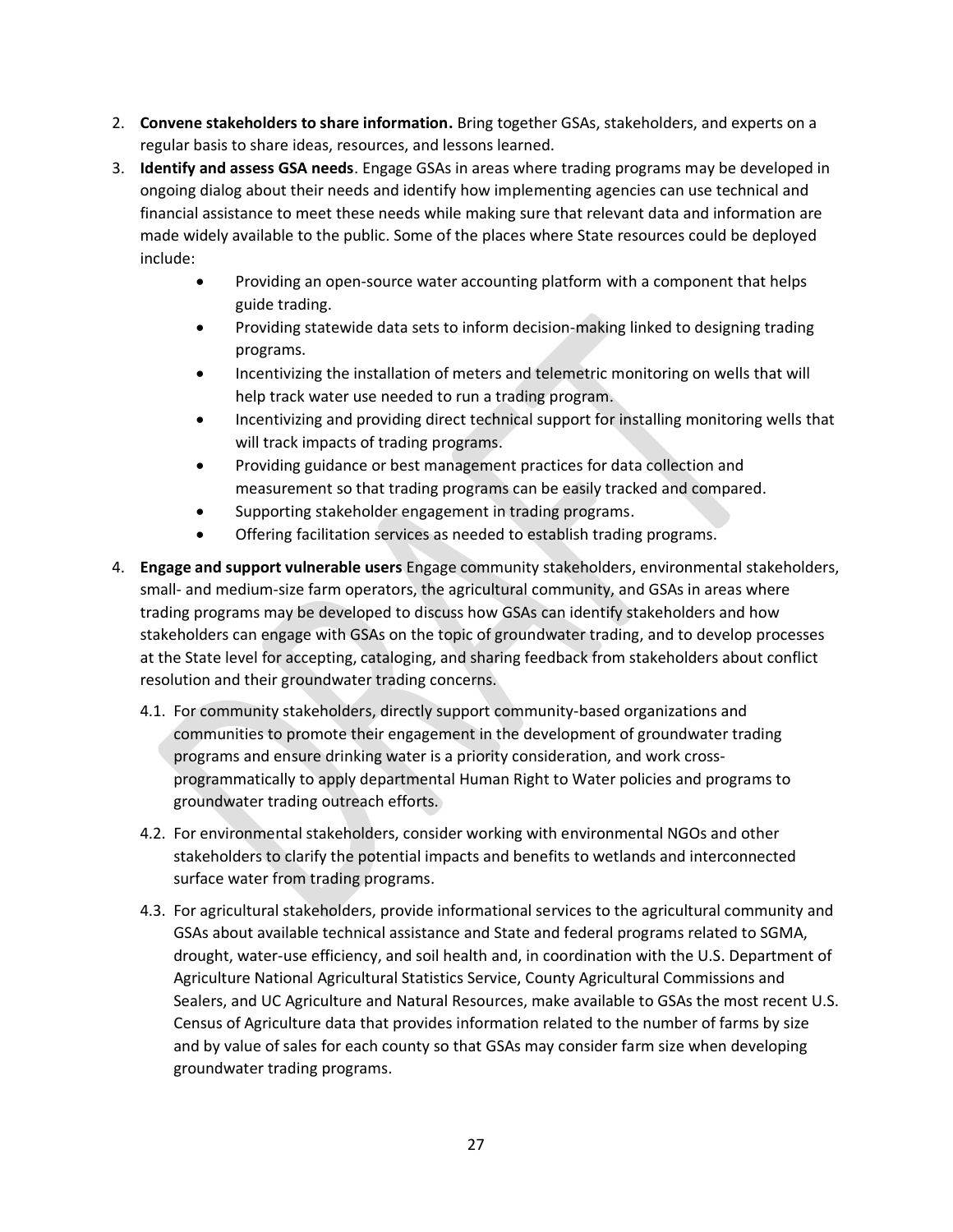- 5. **Create digital resources and catalog available trading information**. Establish, populate, and promote the use of a website for sharing groundwater trading information that includes a repository of GSA- and stakeholder-identified resources and information available in GSPs and annual reports about SGMA-related groundwater trading programs. Consider creating a digital map to display where programs are being developed and the status of development using designations that could include pre-development, design phase, testing phase, and implementation phase.
- 6. **Provide allocation guidance.** Engage GSAs, stakeholders, and experts to discuss issues related to water rights and to groundwater allocations for communities, farms, and the environment, sharing information about which allocations methods are being pursued and under which situation a particular allocation method may be a good practice. Consider creating guidance around allocation of sufficient water for human health and consumption and protecting and enhancing drinking water quality, groundwater-dependent ecosystems and interconnected surface water, and small- and medium-size farms.
- 7. **Develop Best Management Practices.** Using the list of characteristics of well-managed groundwater trading programs (Finding 2), develop a best management practices guidance document for GSAs to use when establishing groundwater trading programs that stresses the importance of enforcing allocation limits and the need for compliance with groundwater management rules, and that includes data transparency guidance and guidance on common trading program attributes that will make it easier to trade across GSA and/or political boundaries, where such trades are appropriate and without triggering negative impacts.

**Group 2 Actions.** The Commission suggests that the State monitor, evaluate, and report on groundwater trading efforts to identify additional ways in which the State can enable well-managed groundwater trading with protections for vulnerable water users. The actions suggested below will need to be reviewed and refined as trading programs are developed; however, it behooves the State not to delay until the issues these actions seek to remedy have grown large in size. The suggested actions stem from the public dialog hosted by the Commission. The Commission received significant public feedback stressing the need to formally incorporate equity issues into groundwater management in order to enforce outreach and engagement efforts or representative governance structures, and to hold entities accountable for the impacts of overpumping. The actions below may extend beyond the State's current authorities and implementation of these actions may require the State to be given new authorities by the Legislature.

- 8. **Examine existing authorities**. Examine existing State authorities to determine where the State may need new authorities to assist with the oversight of groundwater trading programs, including whether authority is needed for setting up an oversight mechanism to ensure programs are run openly and fairly, and that rules are enforced.
- 9. **Create standard principles and rules**. Create a framework for standardized principles or rules to be applied across trading programs related to the treatment of natural resources, small- and mediumsized farms, and disadvantaged communities. Consider using standardized principles and rules as criteria for reviewing GSP updates, as a requirement for securing financial and technical assistance from the State, and/or as the basis of a groundwater trading program certification process, akin to land trust accreditation.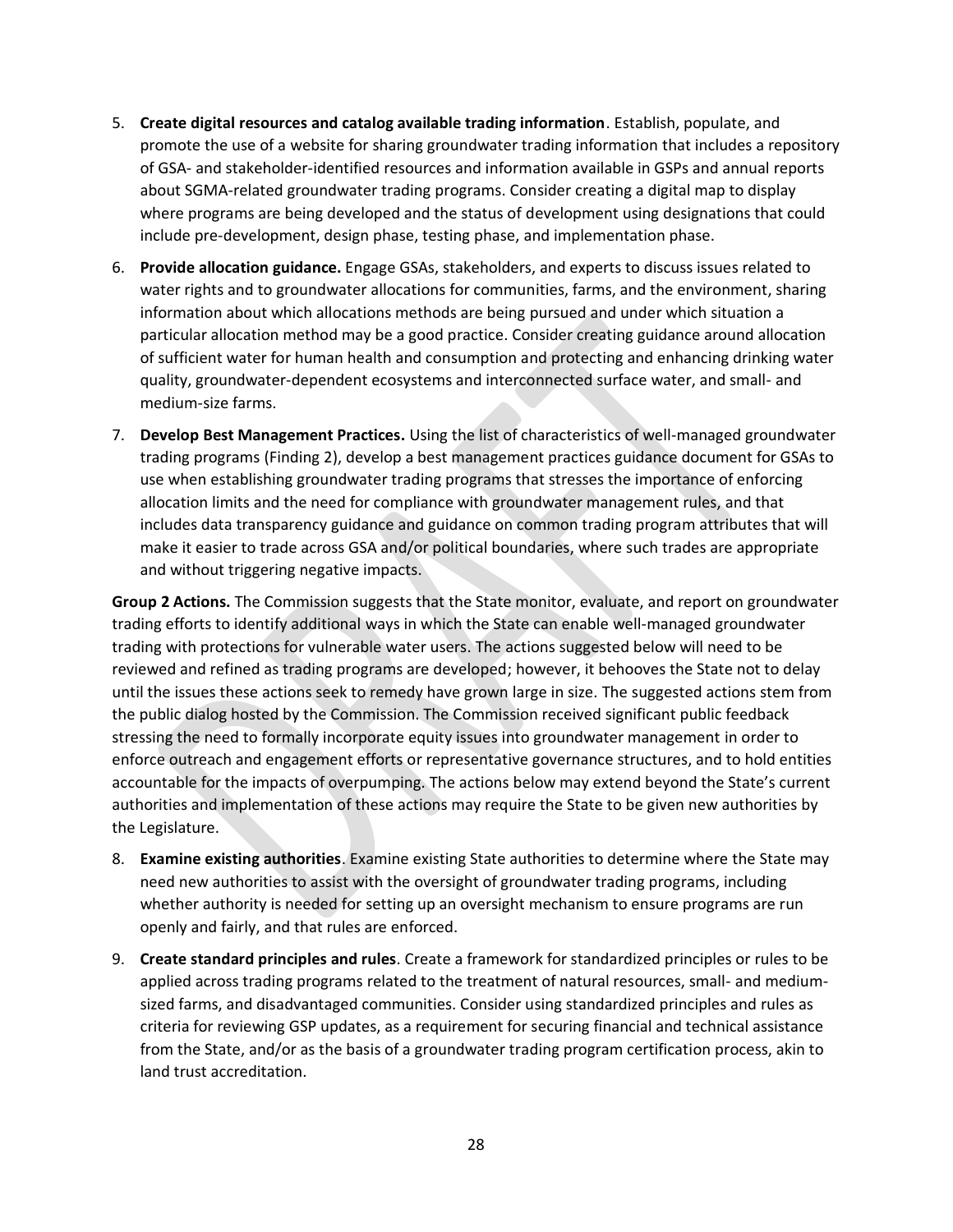- 10. **Create oversight mechanisms.** Develop a committee with stakeholder representation to advise the State on its review and oversight of local groundwater trading programs, request additional information about trading programs in annual reports and/or GSP updates sufficient to conduct an annual review of trading efforts to ensure that they are advancing the goal of sustainability and avoiding undesirable results, and establish a State process for reviewing programs that repeatedly violate standard principles or rules.
- 11. **Evaluate incentives for wetlands**. Explore how to incentivize sufficient water for wetlands in areas where wetlands require groundwater much greater than their allocation.
- 12. **Support groundwater technical assistance programs for farmers.** Work with UC Cooperative Extension, NGOs, and resource conservation districts to expand technical assistance programs to help small- and medium-sized farm operators access groundwater trading programs.